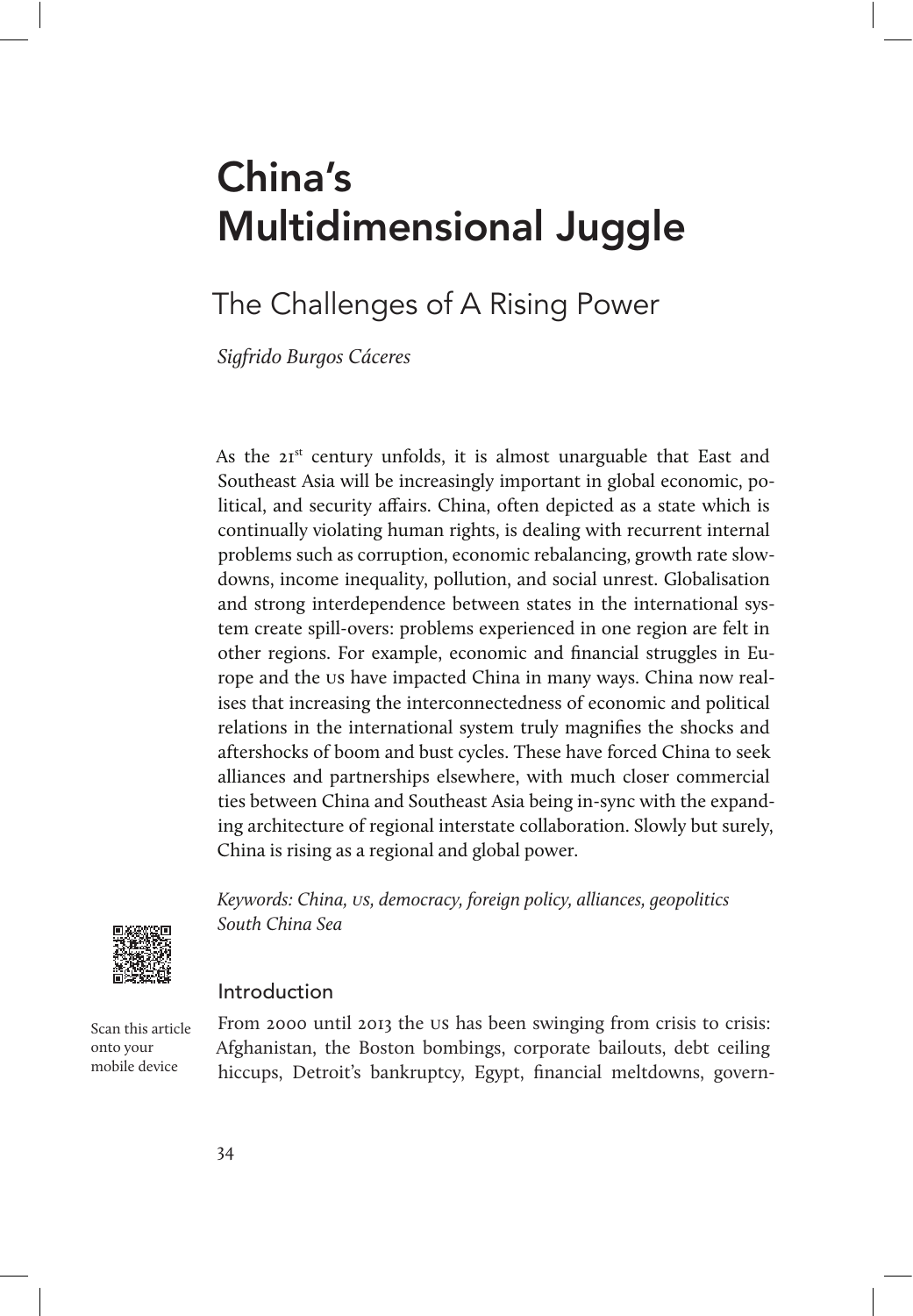ment shutdown, insolvency, Iraq, Iran, Libya, violent shootings, North Korea, Pakistan, real estate bubbles, September 11, Syria – and the list goes on and on. These events, while regrettable, are opportunistically leveraged by rivals, especially China: they became aware that as the us was distracted with domestic affairs instead of international relations or foreign developments it stole the media spotlight away from Beijing. But for all the unfortunate experiences in the us, China has not remained immune and the media continues to be laden with stories of how China was busy dealing with internal challenges: abuses of power, corruption, economic rebalancing, growth rate slowdowns, income inequality, pollution, uneven geographical development, and social unrest (etc). Given the strong interdependence between states in the international system, problems experienced in one region are felt in other regions: economic and financial struggles in Europe and the us have impacted China in ways that have brought to light the interconnectedness not only of systems but also of people, and the way in which globalisation gives new meaning to transnational and global issues. In short, China has realised that increasing interdependence of economic and political relations in the international system truly magnifies the shocks and aftershocks of "boom and bust" cycles.

These shocks and aftershocks have forced China to seek alliances and partnerships elsewhere. Much closer commercial ties between China and Southeast Asia are in-sync with the expanding architecture of regional interstate collaboration. These ties are not only conducive to politically friendly environments but also reduce the probabilities of interstate conflicts. Neighbours will be more open to Chinese ambitions if they perceive it as a constructive and understanding partner. It has become clear to most Asian states that increasing interdependence can be either reciprocally cooperative or mutually damaging, so a collectively supportive mind set is in everyone's interest.

As the  $2I^{st}$  century unfolds, it is almost unarguable that East and Southeast Asia will be increasingly important in global economic, political, and security affairs. Because this region is, by any account, poised to become the true engine of global growth, 'greater American political engagement, and especially an expanded us military presence,' is expected by Asian nations.<sup>1</sup> But China is not Asia. The continent boasts dynamic powers like Japan, India, and South Korea, which enjoy, to varying degrees, close relationships with the us. Yes, many scholars

China's Multidimensional Juggle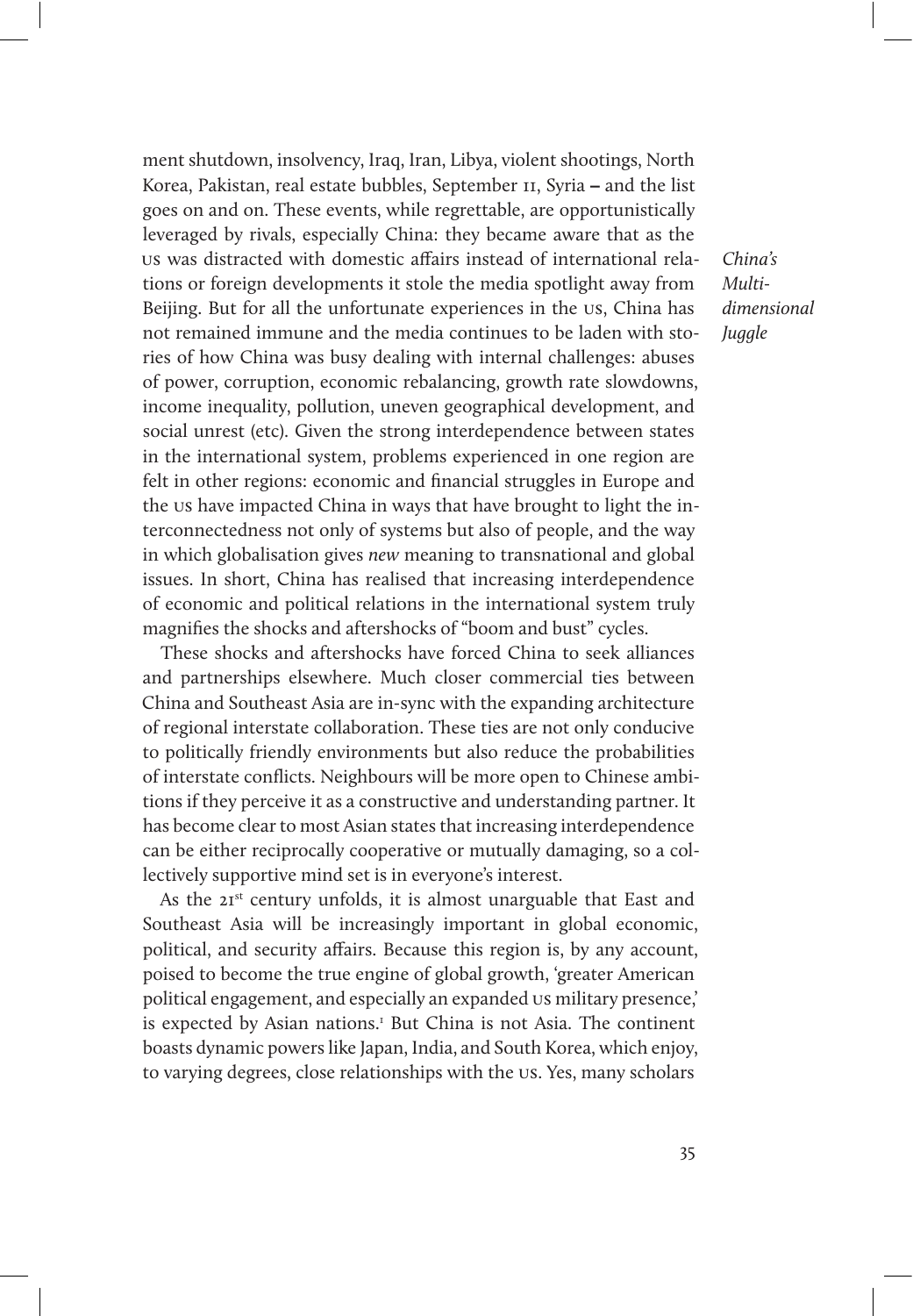agree that the tectonic size of the Chinese economy, its accumulated foreign-currency reserves, and its growing military forces grant it increasing influence in world affairs. Yet, these do not necessarily imply that China becomes the de facto regional superpower. Events in this century seem to suggest that the political awakening of youth populations worldwide and the revolution in social media and telecommunications is shaping national and international discourses in globally important issues. Our world is now sculpted by the interaction of collective emotions, popular perceptions, and confounding narratives of societies that are no longer influenced by a single hegemonic power.<sup>2</sup> China cannot assume it has a well-delineated path to global stardom.3

Over the last four decades, China has profited from the liberal economic order crafted by the us and its European allies after wwii. Because China's economic growth has been driven by exports to rich countries, many scholars believe that Chinese leaders will not only strengthen the prevailing open trading system but also defend it (evidence of this strengthening is China's desire to protect key shipping lanes from the Indian Ocean to the South China Sea). China's reliance on overseas investments, financial interdependence, Western consumerism and tourism, us and European educational institutions, cutting-edge technologies, and foreign currency inflows will keep it anchored to an economic order that rewards certainty, transparency, legal rights, and peace while punishing uncertainty, corruption, torts, and wars. Being a part of this economic order calls for certain predetermined features that facilitate commerce and trade between parties, as well as demanding most participants to abide to widely agreed trade rules and codes of conduct. While this may hold true, Bremmer warns that China's autocratic capitalism is not only oriented to maximise profits but also to 'maximise the state's power and the leadership's chances of survival.'4 And this type of capitalism runs the risk of placing political continuity and national security ahead of profits and wealth protection. As a consequence, China's revenue streams are destined to the acquisition of material possessions and the accumulation of key 'resources in the hands of the state…to project power internationally.'5 It seems that China will continue to evolve in this economic order with its unique characteristics.

This evolution has proved beneficial as it opened space for prosperity and security to flourish. According to World Bank data, China's an-

cejiss 3/2014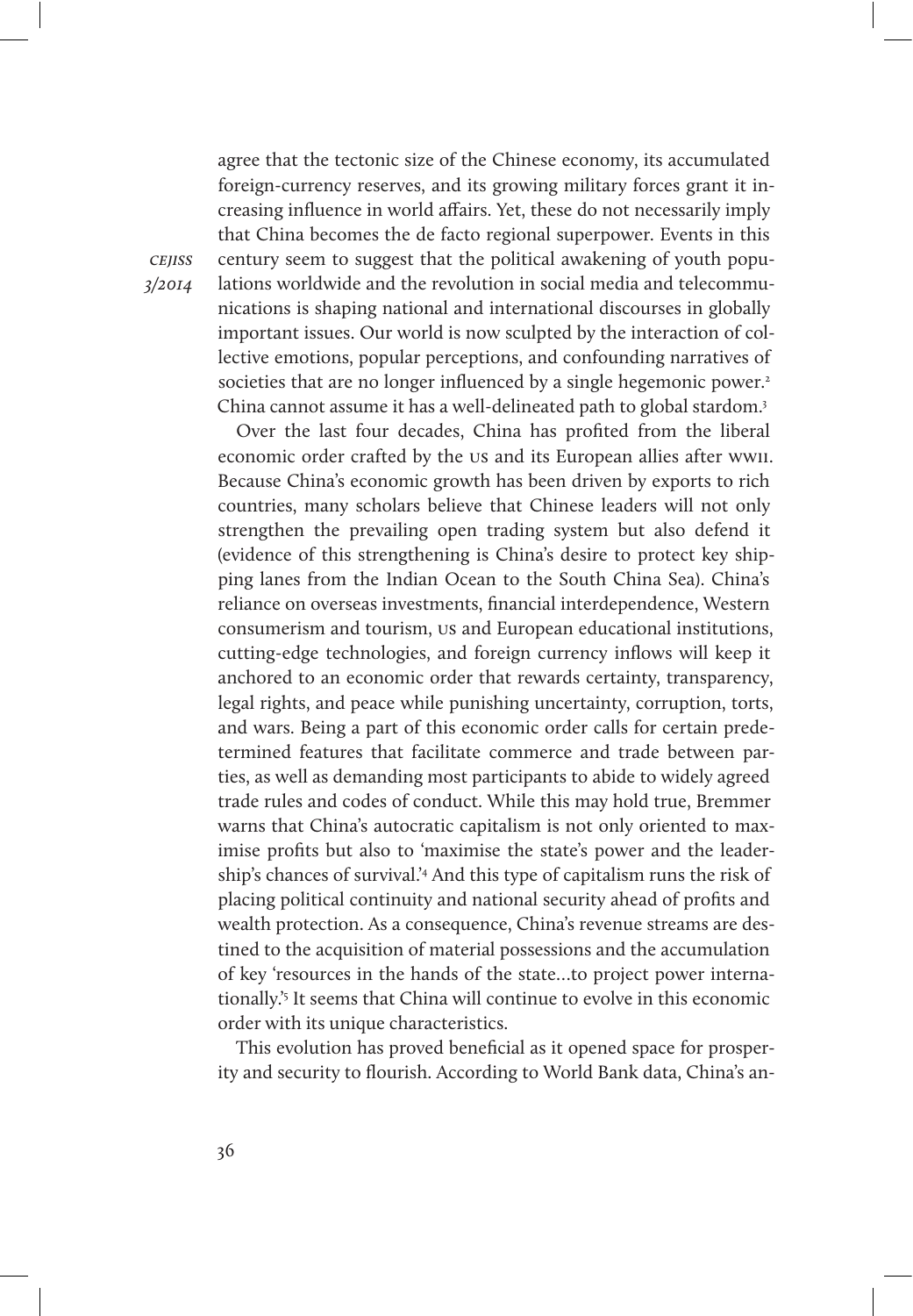nual percentage growth rate of gdp at market prices from 2008 to 2012 was 7.8%. This was 5.6% more than the 2.2% rate of the us.<sup>6</sup> In some circles China has gained clout for its still-impressive growth rates during and after the global economic downturn from 2008 to 2011. The subprime mortgage debacle and the financial crisis in the us, along with the ensuing recession, when combined with huge bailouts in the eu, have led many commentators to wonder if the Chinese model of autocratic capitalism with significant government involvement may be preferable to democratic capitalism. But state interventionism kept growth steady and unemployment low while accepting inflation, inefficiencies, productivity losses, and market disruptions. This top-down tinkering masked more fundamental economic, financial, and structural concerns that will surely come back up later on.

Indeed, the Chinese politburo has identified a number of scenarios that could threaten economic growth, political legitimacy, and social stability: widespread acknowledgement of a deep culture of corruption and cronyism; loss of societal trust on leadership; income disparities between rich and poor; popular discontent and urban unrest; unbridled nationalism; and rising unemployment. These domestic issues, while contained and tactfully handled, provide us a glimpse of the still very relevant national challenges that policymakers have to deal with alongside regional affairs. Experts on Chinese politics in the East and West agree that regime survival is the highest priority of its rulers. This prioritisation is undergirded by solid national plans and policy actions aimed at dealing with crises without showing confusion, deficiency, or weakness; while communicating to its population that China is making progress nationally and internationally as a modern country.

This work examines China's difficulties in finding a sustainable economic footing, an acceptable role in world affairs, and strategic relationships without rising fear or suspicion. It takes a closer look at multidimensional issues including, but not limited to, democracy, diplomacy, economics, geopolitics, foreign policy, financial and real estate markets, transparency, and the environment. The main argument is that China is realising how challenging it is to be an established power and that juggling complex national, regional, and international problems can be a truly daunting task.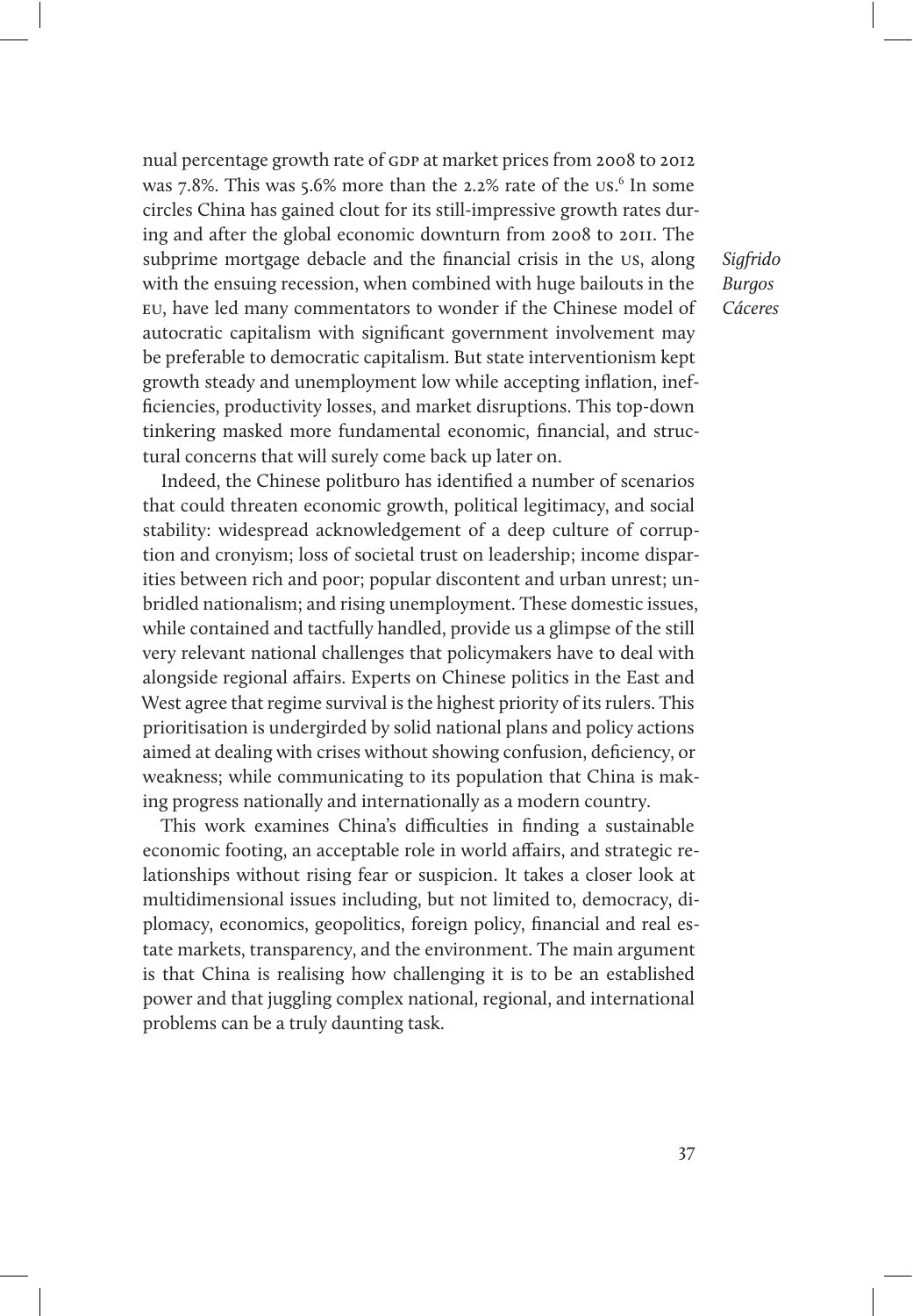## Democracy and the Rule of Law

Authoritarian states, such as China and Russia, have tightened their anti-democratic grips. In fact, today, democracy is waning slowly in every region of the world. The precise cause of this global democratic downturn can be linked to the slowing or reversal of economic growth. But one can also add the more general travails of globalised modernity: economic inequality, weak social welfare systems, stagnant wages, rapid spread of debilitating diseases, rampant urbanisation, environmental degradation, and increasing migration. These interrelated factors give autocrats and authoritarians short-term advantages in winning the electoral support of fearfully anxious middle-class constituencies, which adduce that further political change invites economic ruin. In diagnosing the troubled state of democracy worldwide academics quickly point out democracy's failure to reliably deliver economic security, shared prosperity, and social wellbeing.<sup>7</sup> However, it is still difficult to argue that non-democracies will ultimately perform any better than well-run democracies; or to establish their authority and legitimacy as alternative models of political rule.

An argument can be made against a strong reversal of democracy around the world. Evidence and practices gathered over the past 60 years suggest that, over the long run, democracy, growth, and the predictable peace among democratic nations trumps over communism and dictatorships. But if one assumes a global rebalancing of power as emerging countries start sharing the burden of international issues and spending their wealth without external directives, there is reason to worry about countries still making transitions into democracy. As Diamond noted in 2009:

> support from an external authoritarian power can insulate a dictatorship that might otherwise be susceptible to western leverage, as with China's role in sustaining dictatorships in Burma and North Korea against extensive western sanctions and Russia's obstruction of democratic pressures on regimes in Armenia, Belarus, and Central Asia.<sup>8</sup>

As far as China is concerned, it has been years since its scale has been tilted toward authoritarianism—but more are welcomed.9 Recently, China has found it hard to control people's interests in the outside world, especially via the internet, movies, and books or through international travel. The Chinese are demanding more freedoms as they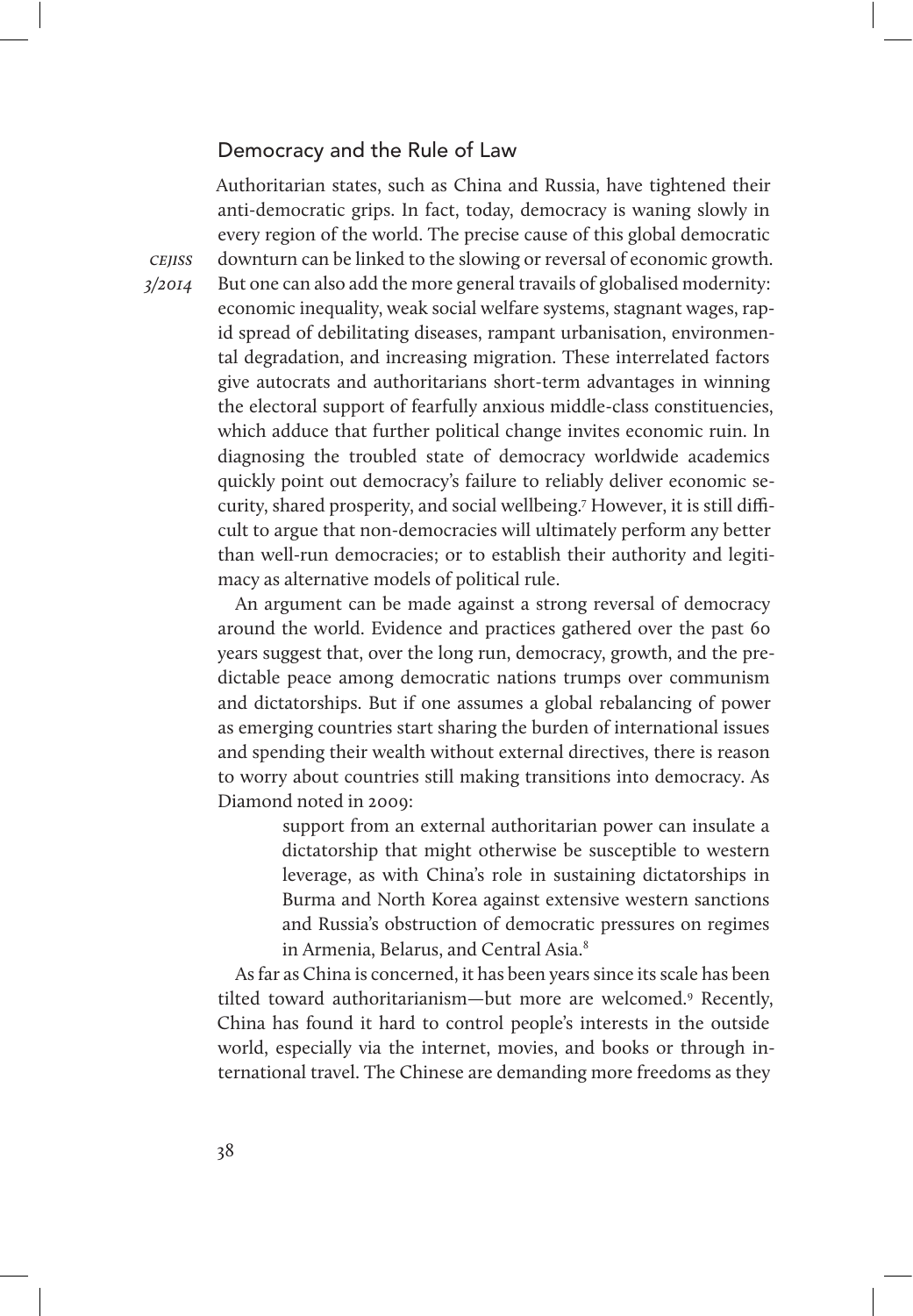are exposed to countries were democracy reigns. They are witnessing the full spectrum of creativity, entrepreneurship, and innovation that arises from free and open exchange and communication between peoples, and how alternatives in the form of diverse political parties give way to competing opinions and views to be studied, reconfigured, and harmonised openly.

China's Multidimensional **Juggle** 

# Diplomacy: Tinkering as They Go

The tactical configuration behind Chinese diplomacy and foreign policy choices include political legitimacy, concerns of China's international status, domestic stability, growth and antiterrorism. Its leaders are testing their roles in intergovernmental institutions and multilateral arrangements with hopes that participation will grant them an influential spot at the negotiating table as well as recognition as an established power. But as China played its cards in the un Security Council it was clear to others that self-interest and zero-sum calculation frequently informed policymaking. A relevant consideration in geopolitical and geostrategic calculations in East and Southeast Asia is that China's regional ambitions are becoming more visible, with military assertiveness and nationalistic impulses undermining the carefully crafted messages of growth infused with peace, moderation, and patience. Yet China understands that Australia, India, Japan, Vietnam, and other ambitious states will compete for regional pre-eminence in the economic, diplomatic, and military domains, which sets off pre-emptive policies and actions that may result in misinterpretations. Also, there are features of Chinese nationalism that affect foreign policy and these, in turn, have put pressure on policymakers to move beyond their traditional distrust of multilateral diplomacy.

#### Globalisation Delivers its Lessons

Concerns over intellectual property, rising wages, and volatile fuel prices are leading many foreign firms to rethink the wisdom of setting up shop in China. In fact, a re-conceptualisation is taking place as multinational companies are building up sourcing in Canada, the us, and nearby countries such as Mexico. Given the exigencies of rapidly fulfilling orders closer to customers, maintaining efficient supply chains, the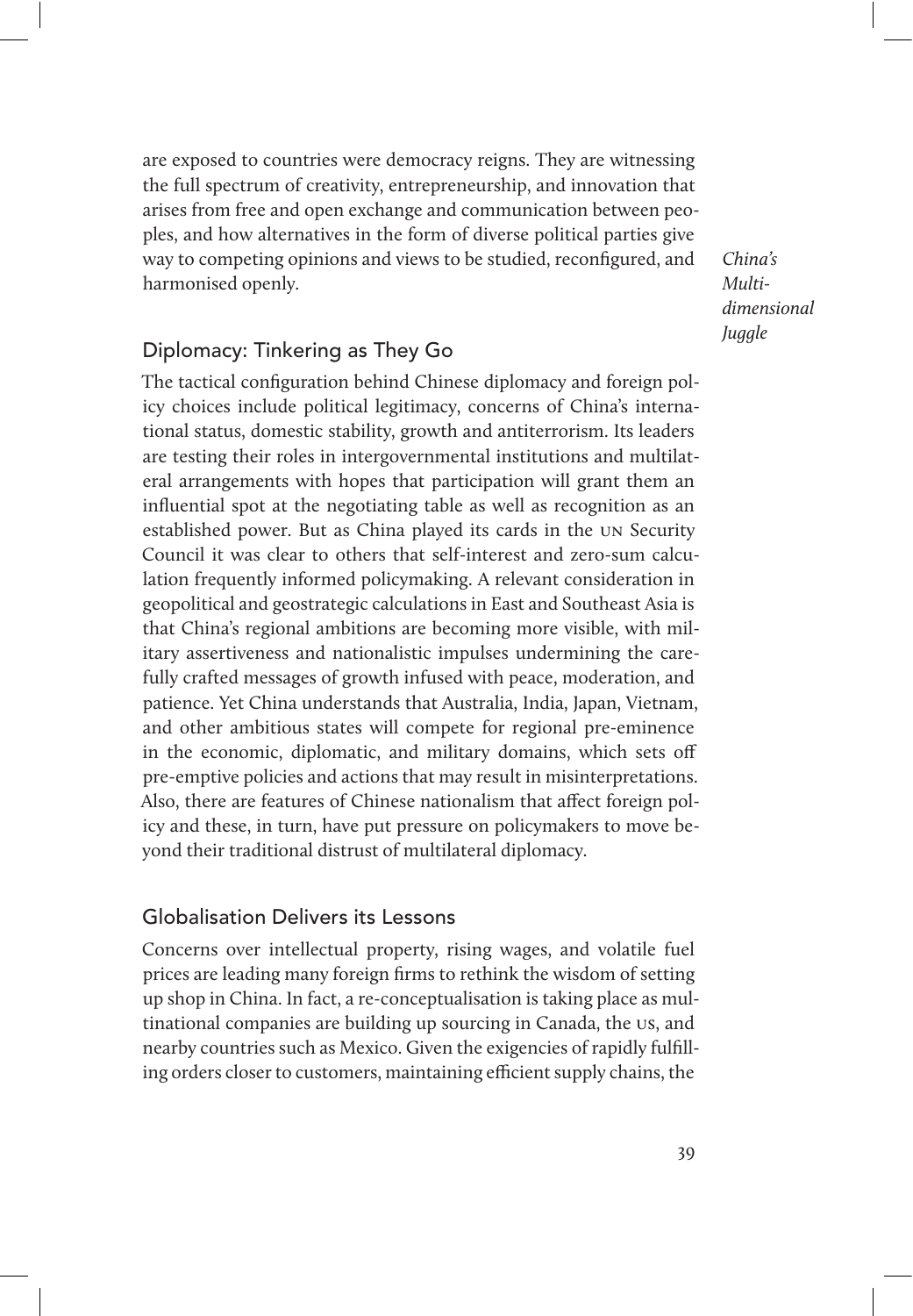broader use of just-in-time inventories, the steadily increasing share of sales occurring over the internet, and expanding regional trade with Latin America, the business of low-cost and dubious-quality manufacturing in China is tapering. These economic forces are forcing leaders to diversify the economy and broaden income sources.

**CEIISS** 3/2014

The Chinese economy still lags far behind in technological innovation, now considered a main propeller of growth. China contributed 14% of global research and development spending in 2012, compared with nearly 24% for the eu and 29% for the us. 10 As its economy develops, Chinese businesses have had to increase salaries to retain workers and cope with inflation. So, in the interest of comparison, the monthly wages for garment workers in four different countries are: \$48 in Bangladesh, \$100 in Vietnam, \$235 in China, and \$1450 in Oklahoma, us. China can no longer rely on the export-driven model of the past—it must build on the accumulated wealth of its people to boost domestic consumption and foster regional trade.

State capitalism has created economic and market disruptions, including banking and finance. Foroohar, an economic observer and commentator for TIME, noted that

> China used the financial crisis of 2008 as a reason to put the brakes on opening up its banking system. But state-owned banks have lent out mom-and-pop depositors' money at minimal rates to overzealous property developers, creating a real estate bubble of epic proportions: Chinese loans have grown by 20% a year since 2007 and are up to a whopping \$10.2 trillion. While it's impossible to know for sure, some financial experts estimate that as much as \$3 trillion worth of that may go bad.11

In short, top Chinese leaders will continue to fine-tune the links between national prosperity and political legitimacy, while adapting to international variation in demand, supply, and investment.

## Geopolitics: Asian Prosperity and Security as Priorities

The "China-hawks" on the us's National Security Council and in the Pentagon want an economically revived Japan with more resources to build up its defence capabilities. Tellingly, in a speech at a Washington think tank, Shinzo Abe, Japan's Prime Minister, said that he is willing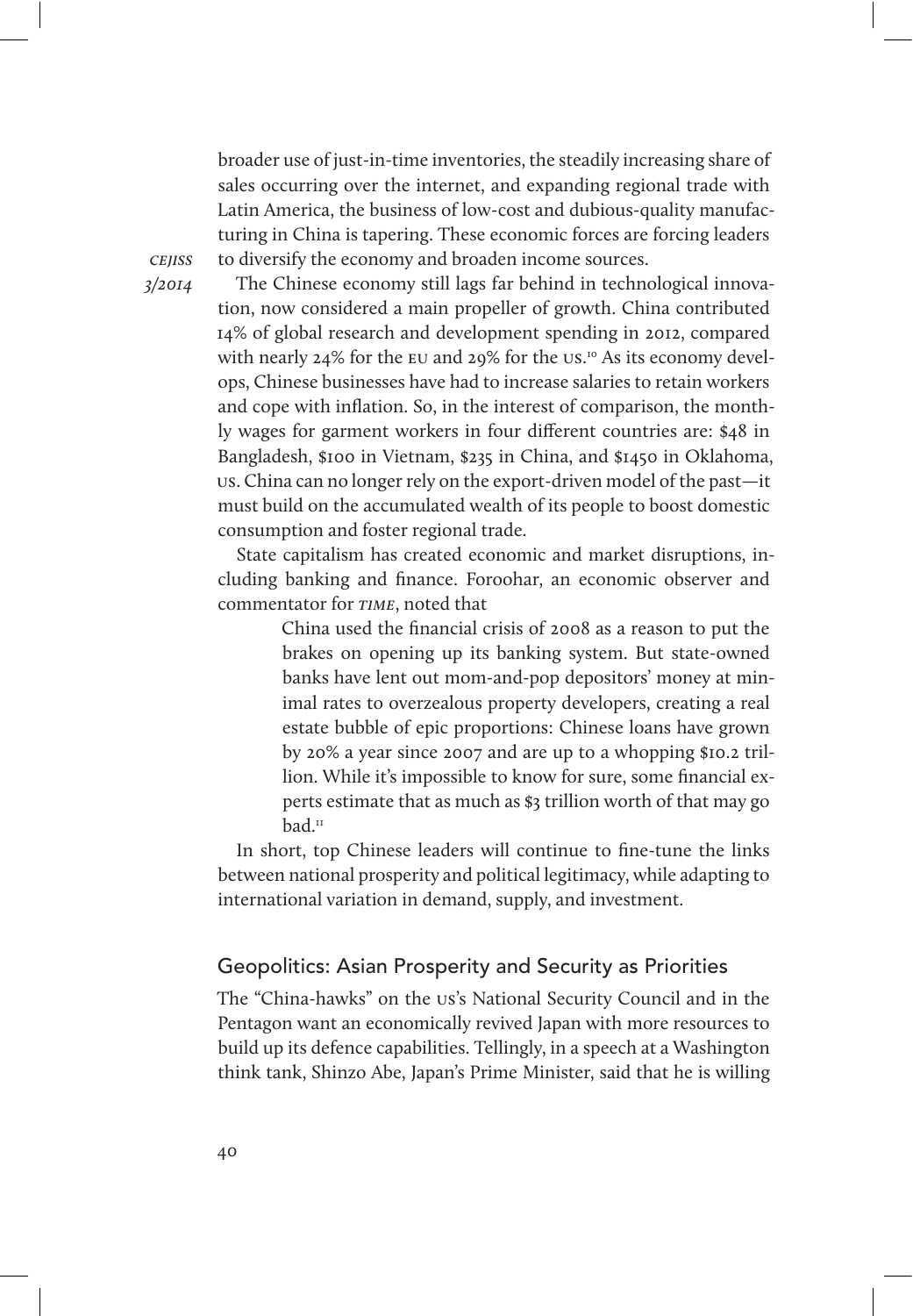to do this in order to have a Japan that is not only diplomatic but also assertive in the region. The continuing gaps in wealth and power between the us and China are still a deterrent to the establishment of regional hegemony by coercion or the threat of force. Separately, the Russian government is eager to profit from China's economic progress and weapon purchases;<sup>12</sup> while Chinese policymakers view Russia as a critical ally on the world stage. This relationship sets off suspicion in the u.s. as their cooperation vetoed military action against Syria during its civil war.

China's participation in humanitarian and peacekeeping operations is still taken with trepidation. For example, India, a regional power, has expressed anxiety and doubt over the deployment of Chinese navy ships to the coasts off the Horn of Africa to conduct anti-piracy operations. To the Chinese government, it is obvious that its military and naval build-up sets off fear instead of calm reassurance. Chinese scholars have for long wondered why us deployments are positively received and some have concluded that the us has built an institutionalised framework of influence through the promotion of liberal ideals and the establishment of international norms that are synced with us principles of acceptable demeanour. As these norms are embraced by more and more countries in the international system, us ideas, influence, and thinking become legitimised. This trust and legitimacy is so strong that the us counts on more than 50 military allies, while China has practically none. The bias upsets China's leaders as they wish to be trusted.<sup>13</sup>

The possibilities of seeing Chinese belligerence in East and Southeast Asia are often overstated. China is very well aware of the military disparity between it and the us, plus the potential for full diplomatic isolation in the international system if Chinese intervention occurred. It is not helpful either that the majority of the world's industrial nations are not only democratic but also aligned to the us. A regional challenge to the established influence of the us will be surely met with a strong military reaction, followed by condemnations, recriminations, and sanctions. In recent years China has seen the power of Western coalitions in enacting economic and trade sanctions on countries, and the devastating effect it has on recipients as well as neighbours. From Cuba to North Korea and Russia to Syria, these examples paint a picture of targeted disciplinary actions. In other words, any weak country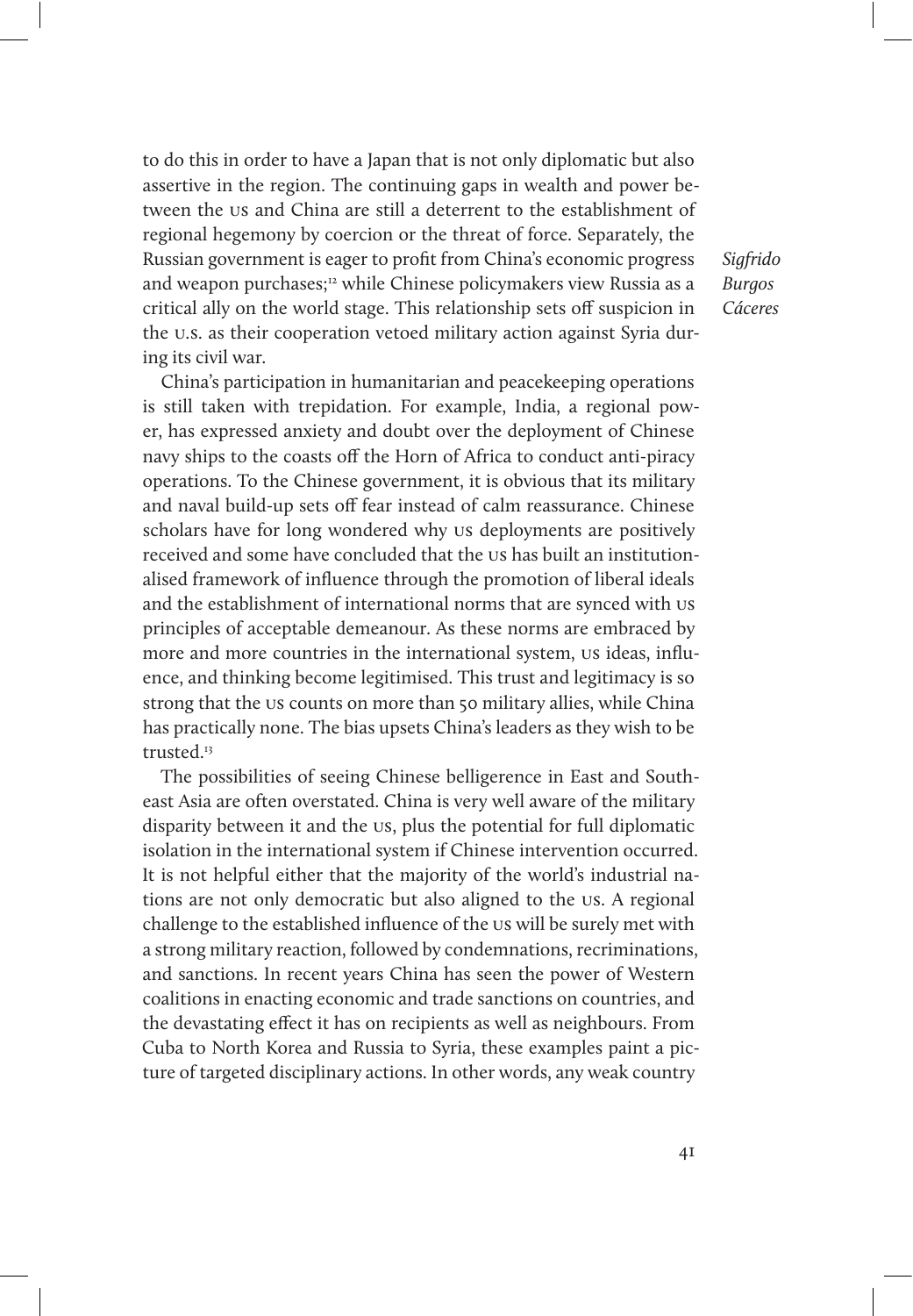that chooses to deviate from the norm will be punished, isolated, and not allowed to benefit from the liberal economic order sustained by its benefactors. It has for long been a relatively effective tool of diplomacy without the legalities of occupation and war. It also reveals to China's leaders that the world's prevailing status is one largely influenced by the us and its many allies: a powerful group that dictates order and structure. As it stands, China's actions and reactions in its backyard are somewhat constrained by us military might, strategic encirclement by allies in Asia, and a diplomatic front composed of rich democratic supporters.14 In the end, China cannot help but notice that the targeted outliers share common characteristics: autocracy, dictators, oppressive to people, pugnacious, and ideologically shaped by communism.

Even if containment and restraint does not play out because of us economic-military decline at the hands of its dysfunctional government and bipartisan discords, China will find it very hard to become the de facto regional power given that this scenario would imply the total collapse of other powers in the Asia-Pacific, from Australia to India to Japan. Moreover, national collapse does not necessarily translate into outright subservience, much like outliers do not break their backs to acquiesce to us directives. To do so, China would have deploy force against these countries, and its immediate neighbours, and force them to follow its lead. That said, it is unlikely that China will become a regional hegemonic power anytime soon, and less so if a regional power grab ensues. Traditional and emerging powers that are not heavily vested in weapons sales understand that conflict and war results in economic decline, and that if they want to stay in power their populations need to bank on national prosperity to secure their votes. Indeed, a regional "power club" that keeps each other in check is the most likely picture to emerge in Asia: an international configuration with rough parity and focused on peace.

As one narrows scenarios it becomes evident that China's economic growth has strategic impacts on us power, and only insofar as accumulated wealth is translated into military strength. If it turns out that China becomes the us's prime global competitor, there is wisdom in supporting other emerging countries in the Asian continent. For example, a strong and wealthy India, as well as a powerful coalition of Southeast Asian countries, can become strategic assets to American attempts to contain China. On the other hand, to have Brazil, Turkey,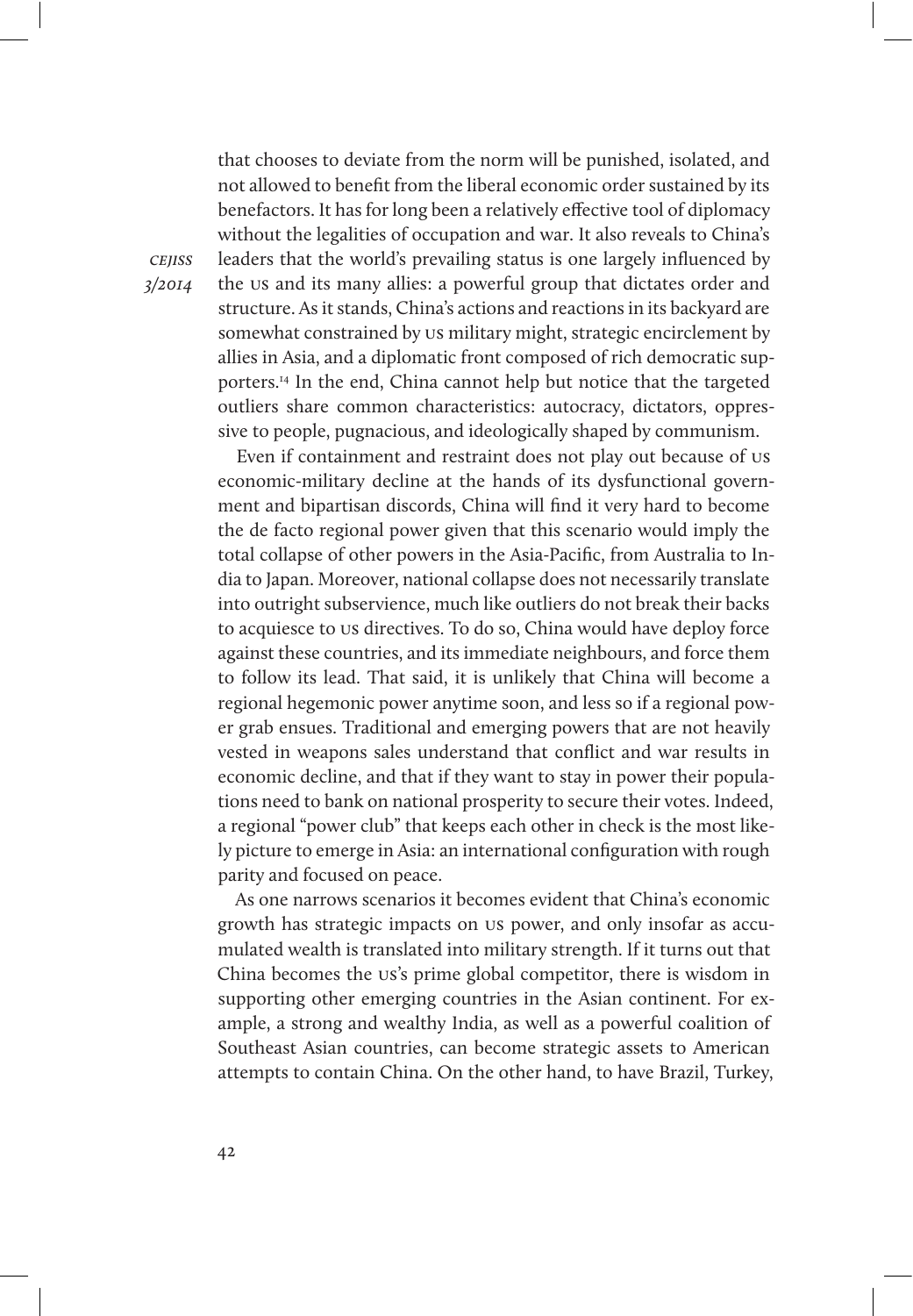South Africa, and Vietnam as staunch allies and defenders of the liberal economic order improves us odds. Even if China gives life to its idea of expelling the us from the Asia-Pacific region, this will be a complicated task to accomplish: regional control will present difficulties so long as Taiwan retains its independence and remains tied to the us for its protection, and so long as asean, Australia, Japan, South Korea, and a litany of smaller countries host bases and troops.

China's Multidimensional **Juggle** 

#### Claiming National Strategic Interests in the South China Sea

And then, there is the South China Sea which spans from the Singapore and Malacca Straits to the Strait of Taiwan. It is considered as one of the world's most disputed bodies of water because of its strategic value. China, by recalling historic maps, lays claim to nearly the entire sea. Its claim overlaps with the maritime claims of Brunei, Malaysia, Philippines, Taiwan, and Vietnam.15 As claimants hash out details, disputes emerge. These disputes threaten to destabilise Southeast Asia and even raise the risk of drawing the us into a conflict with an increasingly assertive China given that sovereign territory, natural resources, and national pride are at stake. To Chinese policymakers, exercising sovereignty over the South China Sea is a national strategic interest because more than half of the world's merchant tonnage, a third of crude oil trade, and half of liquefied natural gas trade pass through its waterways. China has assumed a reactive approach to disputes since it perceives that us economic, political, and military power is in decline. This approach has been followed by remarks from Chinese officials to us diplomats that the South China Sea is a core interest to China: a posture that was reaffirmed to (former) Secretary of State Hillary Clinton.

Whether the sea is a 'core interest' or not is irrelevant given that the government has continued to underline the protection of China's territorial integrity at any cost; which the us interprets as the islands and waters in South China Sea. Evidence of its importance can be glanced out of a Chinese defence report, released in April 2013, declaring that Chinese leaders will resolutely take all necessary measures to safeguard its national sovereignty and territorial integrity. At the heart of the claim lie reserves of gas and oil, fisheries, protection of ships and oversight of routes. But as the us continues to prefer dialogue, diplo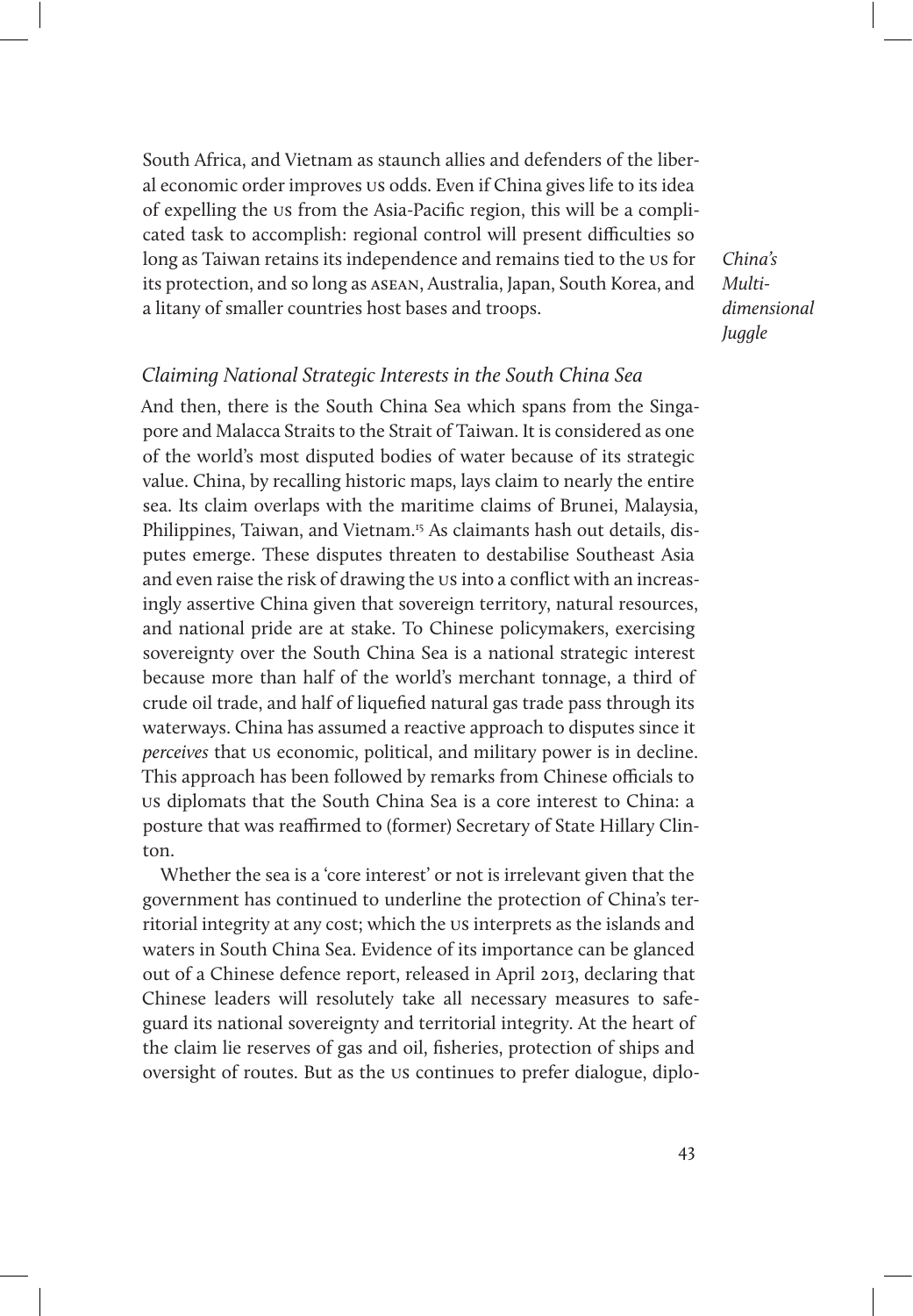macy, intergovernmental institutions, and rule of law instead of outright conflict, China will find itself utterly contained at the negotiation table; unless it breaks its repeatedly insistent promises of non-intervention, peace and collective growth.

**CEIISS** 3/2014 But global economics are an entirely different matter.

#### Investments Abroad: A Blessing or Curse?

While Chinese investments in Africa have been criticised for their voracious exploitation of natural resources, many scholars argue that these monetary inflows have aided the continent to improve a large number of socioeconomic parameters. Radalet asserts that Africa's recent success – child mortality is down, as is the number of people living in extreme poverty – is a direct result of more democratic governments, a new class of civil servants and businesspeople, rising foreign investments and sounder economic policies.16

As critical resources start dwindling around the world, nationalism is seeing a resurgence and regional powers begin to exhibit signs of protectionism and influence exertion in order to carve out backyards or spheres of influence just like the us did in Latin America and colonial Europe in Africa and South Asia. Russia is extending its power position in the former Soviet countries while China has been active diplomatically and militarily in asserting control over the East and South China Sea and India claims oversight and rights in the Indian Ocean. If one takes these actions as signs of what is in store in the near future, the world can expect clashes between regional powers vying for gas, oil, and other natural resources to fuel their economies.

These investments in other countries are not only aimed to secure resources to sustain economic growth but are also diversification tools to avoid having a country so dependent on exports. It is clear that many countries are thirsty for foreign investments as they are trying to modernise their economies and boost their trade balances. In some regions China emerges as the ideal investor as countries move away from us dominance and as they broaden their clientele for products and services given that successful enterprises are usually followed by lucrative trade agreements. The problem for China is that the us is still too powerful, influential, and rich to justify swapping.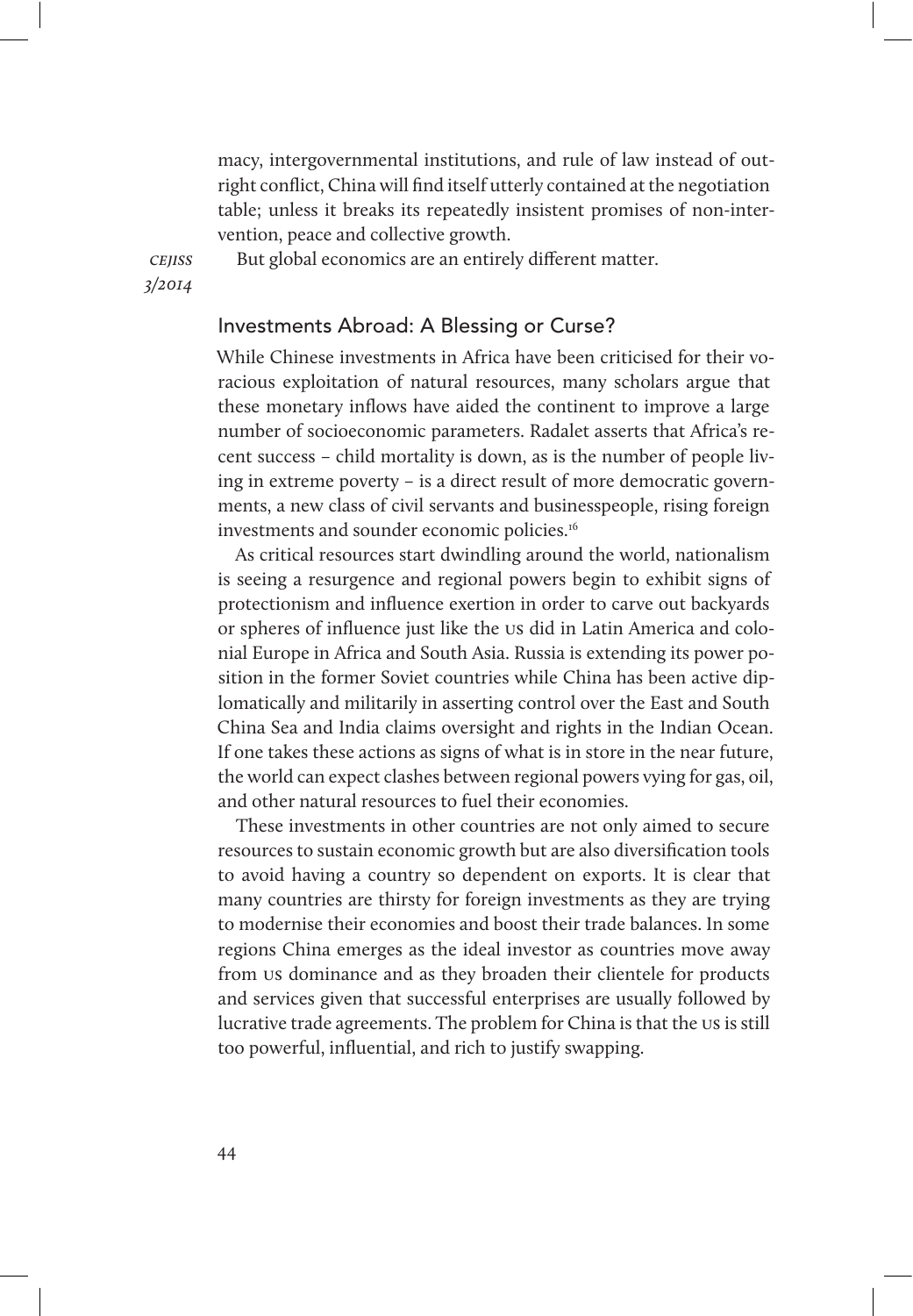#### Financial Markets: Is Trouble Looming?

Driven in the late 1990's by Beijing's large infrastructure investments and most recently by the Chinese Government's stimulus plan to combat the economic impacts of the global financial crisis, the Chinese bond market has quintupled in size to \$4.1 trillion since 2004.<sup>17</sup> For some time now the government has been worrying about an explosion in lending by the country's numerous banks – not all of which have been judicious lenders. By June 2013 Chinese banking regulators tightened access to cash by limiting banks sources of funding.18 A collateral damage of reining in lenders was the quick selloff in the country's multitrillion bond market; an event brought about by banks selling bonds to raise cash to honour withdrawals and make loans. These massive trades in fixed-income securities bolstered critics of China's financial system, who highlight its bond market as an underappreciated source of systemic risk to the country as it faces challenges in controlling fast-rising lending under a weakening economic environment. The issue at hand is that most bonds are not only held but also traded by the country's banks.19 This concentration of bonds within the banking system consolidates risk that in most other nations are spread out among thousands of individual and institutional investors. Additionally, there are concerns over the bond ratings in the marketplace: critics say they are unrepresentative of credit quality and price valuations. The current bond rating system makes it difficult for analysts and investors to assess creditworthiness as well as the efficacy and reliability of state regulators.20 It is with this delicate domestic background that China tries to move ahead despite setbacks. Many observers have noted that 'there is an inevitable tension between a bank regulator's mission of maintaining financial stability and the wider aim of promoting economic growth' by politicians. Therefore, foreign regulators are likely to force Chinese banks to create fully-capitalised units.<sup>21</sup>

#### Real Estate: Chinese Investors Bet on the US's Recovery

Investors from China – including Macau and Hong Kong – have emerged as the second-largest foreign buyers of buildings and homes in the us (second only to Canadians). The state-owned Bank of China has replaced big European banks as the largest foreign lender in commercial real estate deals in the us. As of mid-2013, the Chinese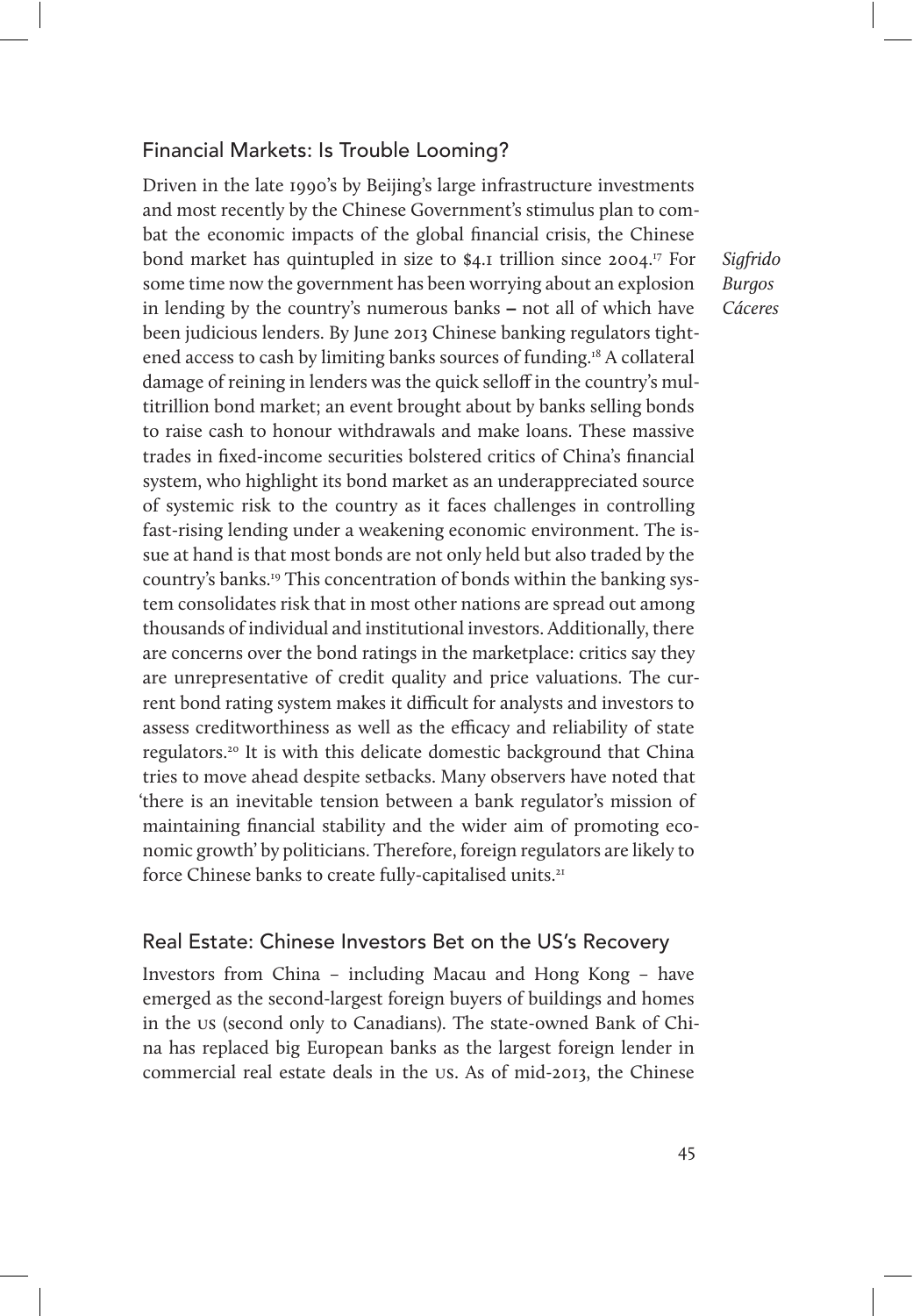government owned more than \$1 trillion of us treasury securities; the issue has been that these investments generate little returns as a result of low interest rates. Chinese and other investors are betting on a real estate rebound, with the expectation that the potential returns in us commercial property will be higher than in other countries. In addition to buying commercial and residential real estate, the Chinese are emerging as powerful financiers of other institutions' deals. A number of Chinese development firms are also lining up notable us commercial real estate projects such as luxury condominiums, lakefront townhouses, and waterfront neighbourhoods in order to profit from increasing us consumer confidence and a more surefooted economic recovery. The China Investment Corporation, which is China's main sovereign wealth fund, has taken direct stakes in properties, and also has invested billions of dollars in real estate funds overseen by large private investment funds in the us. All these indicators suggest that China is strategically investing its large foreign-currency reserves as it integrates more fully into the capitalist global economy.<sup>22</sup> In the end these bets will very much depend on China's internationally behaviours as there are widening beliefs that Chinese enterprises could be punished if the country behaves badly.<sup>23</sup>

# Trade, Technology and Threats: Making Friends, Worrying Foes

In Central Asia, when a new gas or oil field is discovered, the pipelines head to China instead of Russia. During 2013, in Turkmenistan – China's largest foreign supplier of natural gas - Chinese officials 'inaugurated production at the world's second-biggest gas field, Galkynysh.' Nearby, in Kazakhstan deals, worth 30 billion us dollars,' included a stake in Kashagan, the world's largest oil discovery in recent decades.' And, in Uzbekistan, 15 billion us dollars in gas, oil, and uranium deals were signed. The Chinese state media has reported that trade volumes with Central Asia reached \$46 billion dollars in 2012, up 100-fold since independence from the ussn two decades ago.<sup>24</sup> This economic interdependence is critical to China, chiefly when it comes to security issues in Central Asia given that the Chinese government's main concern as nato forces withdraw from Afghanistan is the threat posed by Uighur separatists and their supporters in this volatile region. If seen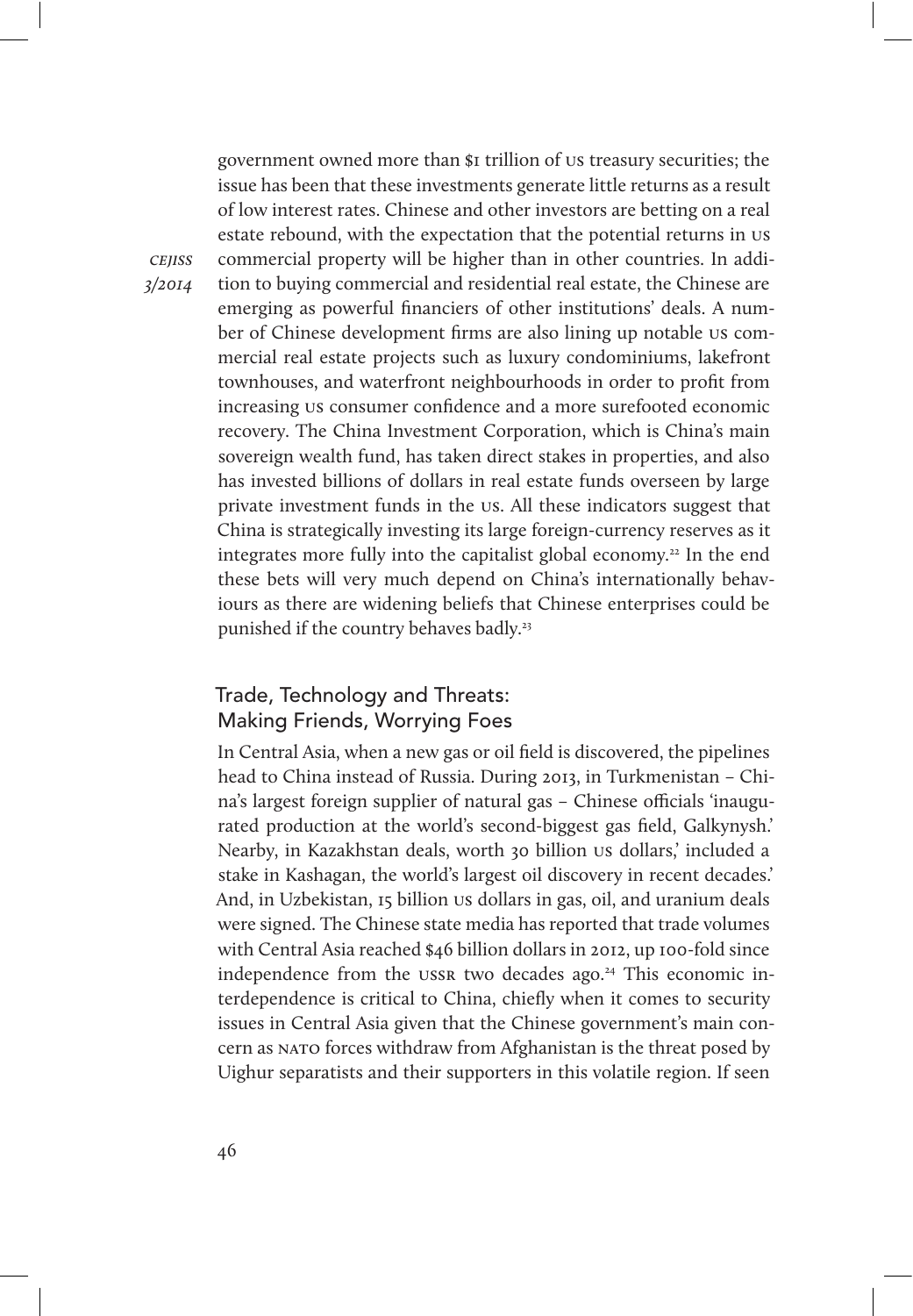purely through this prism, Chinese investments in Central Asia are aimed at promoting growth, peace, and stability by creating jobs, raising incomes, and improving living standards in a mountainous region that shares 1,750 miles of borders with China's western provinces.<sup>25</sup> But not all countries trading with China are willing to open their domestic markets.

In 2005, the RAND Corporation issued a report characterising Huawei, China's telecommunications behemoth, as part of a 'digital triangle" made up of the Chinese military, state-controlled research institutes, and consumer-driven technology companies, all of which are aligned to significantly improve China's defence capabilities. Additionally, us Congressman Dutch Ruppersberger, a member on the House Permanent Select Committee on Intelligence, commented that: 'We believe that China has the means, opportunity, and motive to use their telecommunications companies against the United States…and that the Chinese government is working with them and is involved.'26 Indeed, us corporations and politicians are increasingly anxious with the rapid rise and global reach of China's top technology companies, especially after the explosion in Chinese cyber-attacks on the us government and business in 2012 and 2013.<sup>27</sup> China has learned that free trade is not free and that open markets are not really open.

Misperceptions and Misunderstanding

In the us, the level of distrust and scepticism towards China reflects the persistent worry that China's fast-growing economy, even though it has slowed, threatens jobs in a weak American economy, and that China's portrayal of itself as a newly confident and rich power – with a growing military capability – is a posture that is internalised as threatening to both Americans and Europeans. Moreover, American media outlets have had consistently negative coverage of China and Chinese issues in the news. For example, China's tense relations with Japan and Vietnam are thought to have contributed to the uneasy perceptions of China and its leaders. In 2013, there were reports in magazines and newspapers that wealthy Chinese families send their children to top colleges, schools and universities in Europe and the us, in some cases crowding out equally deserving applicants with fewer resources. This is also believed to be another sore spot that is breeding resentment.

China's Multidimensional *Juggle*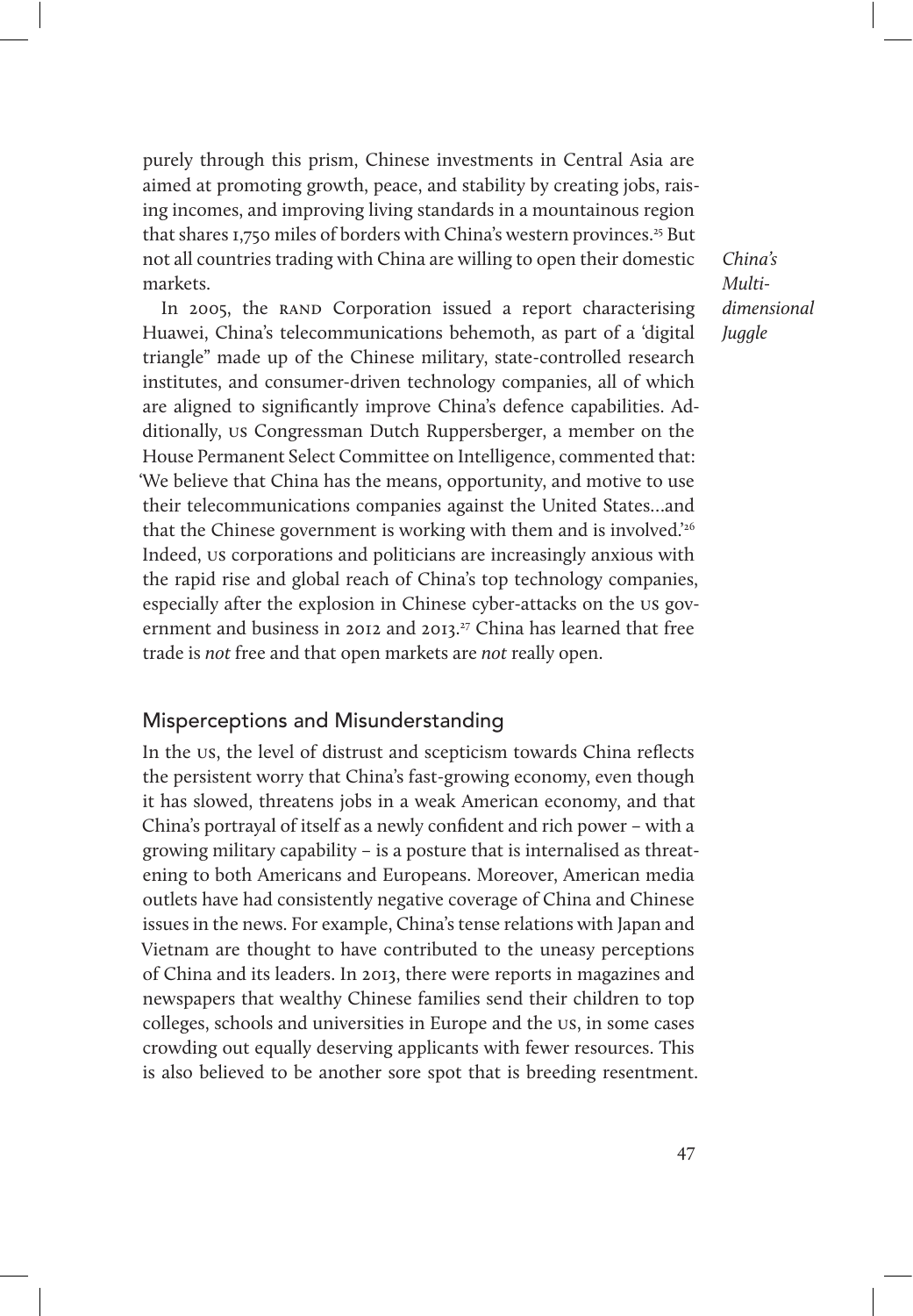But if world leaders realise that China is a rising power trying to do what is best for its people and its economy, then some of the international behaviours displayed may be better understood as actions and reactions of a country finding its footing in the international arena. Europe and the us have the opportunity to accommodate Chinese ambitions within a cooperative framework, one that internalises the shift in power from West to East and profound respect for the development of national priorities that align with a supportive economic structure.

Many believe that if China democratises, the chances of great-power wars will be drastically reduced. But if it does not, it will only widen the already existing divide in the world: one part authoritarian and the other part democratic. The question is: for how long can the world prosper given the increasing interconnectedness and interdependence of economic and political systems? Should China resist pressure to democratise and counter all reform forces as its populations calls for more freedoms, the us and its allies will be forced to work hard at preserving and promoting the democracy-pegged liberal economic order that is grounded on western principles and values. This work will rely on existing institutions (i.e. ASEAN, NATO, and the UN) and new ones, as well as on international laws and accepted norms of conduct. In parallel, for the order to survive attacks and erosion, the West will have to convince rising powers that abidance is in their best interest, and that the strengthening of an agreed order will reinforce the notion that a superpower is not needed given that the institutions, norms, rules, and regulations will in a way replace the need to have overwhelming hegemonic power to keep ambitious states in full check.

#### Strategic Opposition to the US

In the first half of 2013, National Security Agency contractor Edward Snowden left Hawaii to Hong Kong, and then to Moscow, after having leaked secret documents about us intelligence and surveillance operations. This was accomplished with the knowledge and support of China. This act highlights the assertiveness, determination, and willingness of new rising powers to challenge the United States in matters that affect the global commons. In addition to protecting Snowden from capture and extradition, Chinese government policy actions toward Syria have blocked the unsc for two years (with Russian help). This blockage pre-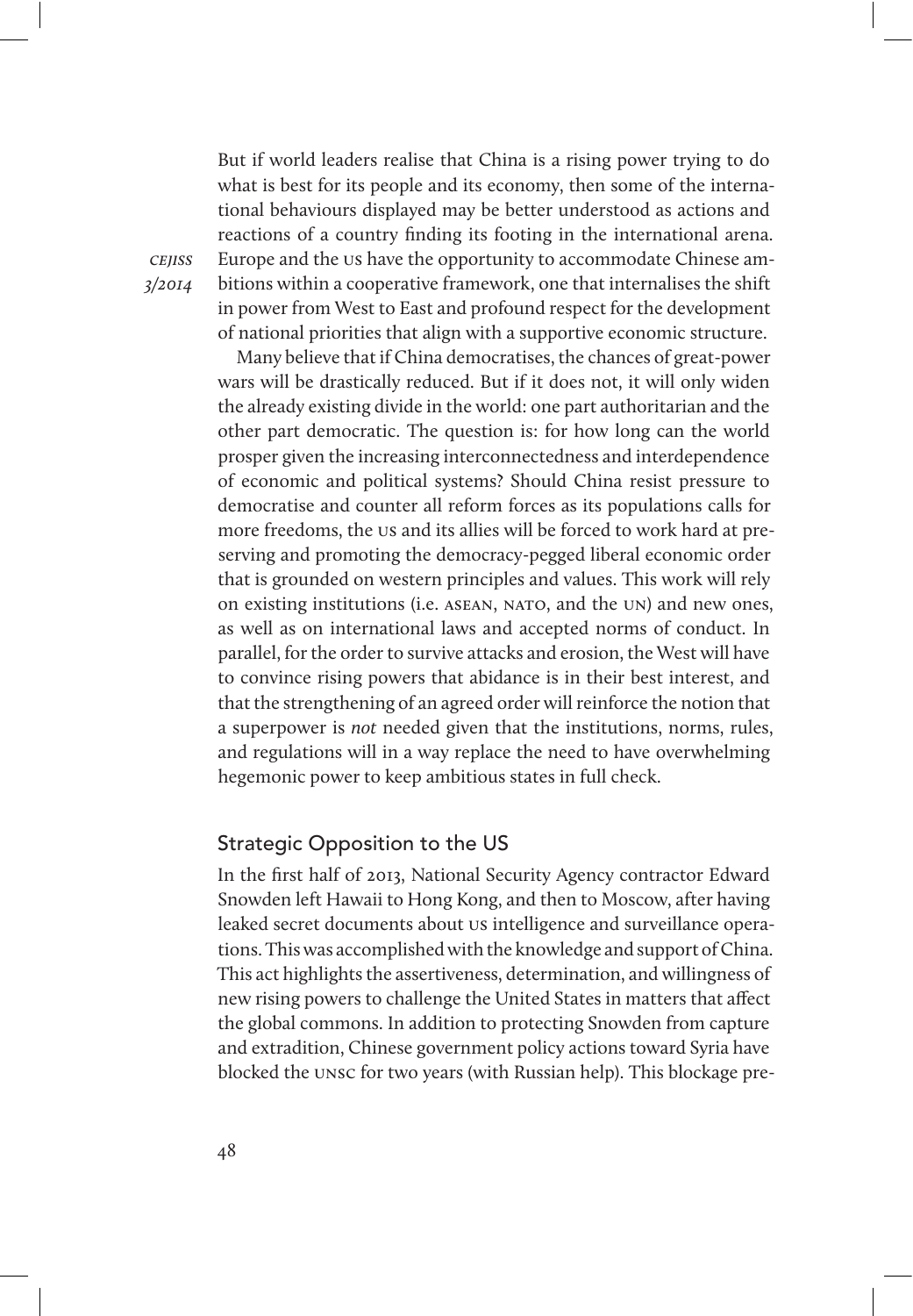vented any sort of joint international action to stop a protracted civil war and to choke the genocidal tendencies of Bashar Al-Assad, Syria's president. Moreover, the Chinese People's Liberation Army launched cyber-attacks and hacked American companies and public institutions. This worried Washington. As if this was not enough, China carried out joint naval exercises with Russia, which, coupled with China's tepid support to end Iran's nuclear weapons programme, has undermined us policies in the Middle East, as well as endangering its energy and security interests given that any effort to coordinate additional sanctions and restrictions to halt enrichment may not come to fruition.

China is aware that the us is overstretched with futile wars and domestic political gridlock, all of which provides fertile grounds for Chinese leaders to better advance their own interests by kicking down the White House while it is most vulnerable. China is not interested in a second Cold War; it will settle for a tired and weaker us that softens its rhetoric and tone in the Asia-Pacific region. China continues to seek diplomatic clout with developing countries in Africa, Asia, and Latin America by constraining us initiatives in Central Asia and the Middle East. This strategy may prove beneficial because states that resent American hegemony find pleasure in the sustained decay of the world's strongest power. This approach is hinged on the perception that China's political ideology and economic model is stronger than the one embraced by the us, and that its foundational principle of non-intervention underlines the impossibility of meddling in a country's sovereign affairs. Chinese leaders know that supporting a leadership overthrow could always backfire on them, so the marching order is not to interfere and let it be.

China's calculations in foreign policy are informed by cost-benefit analyses. Chinese strategists perceive the us in decline, fatigued with wars they could not win, burdened by alliances that no longer are viable, and losing influence with countries that have traditionally been receptive to its power. The lack of measurable results in a number of strategic objectives further support the idea that lawmakers in Washington are not in tune with the shifts in power and the economic changes that are taking place around the world. Hawks in Beijing interpret us foreign policy initiatives as offensive and downright hostile, with a number of military officials asserting that Washington is out to constrain Chinese power at any cost. When it comes to the promo-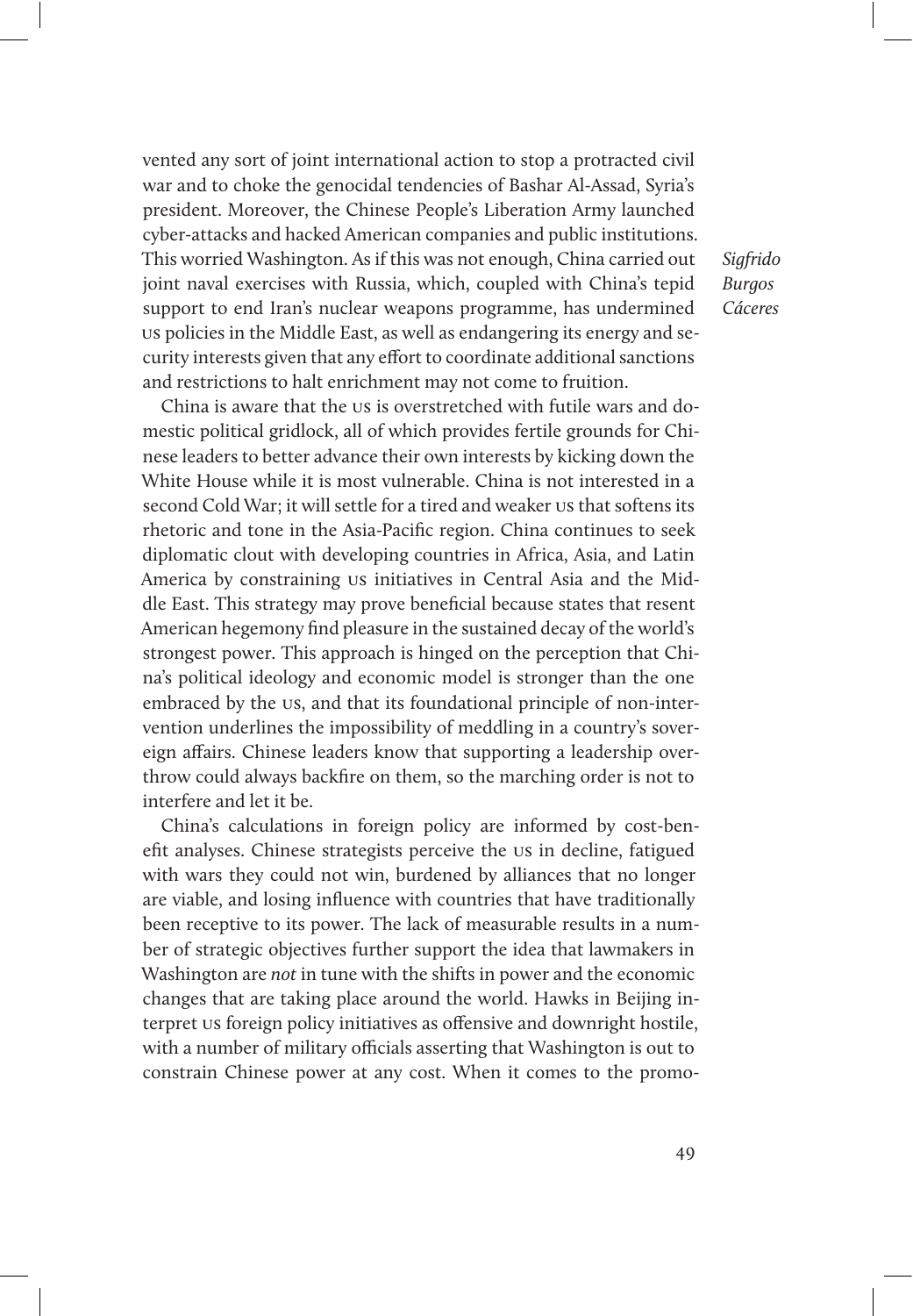tion of democracy, many in the politburo believe it is a macabre plan to undermine the evolving economic model of China. If the us supports Southeast Asian countries in their maritime claims in the South China Sea, Beijing internalises these actions as curtailing its regional influence – an intentional push against Chinese ambitions to build a regional sphere of influence. And, it is with this calculation that leaders of the Chinese Communist Party find more benefits than costs in pestering the us.

China understands that the us will continue to be wary of its partnership with Russia and its trade agreements with asean, as well as its continued economic diplomacy in Africa and Latin America. The Chinese government has not been shy of expressing its interest in resources in Central Asia and the South China Sea, which explains why commercial bridges are being built with many countries in these regions – especially with those disengaged from us assistance and protection. China is a rising power in global and regional affairs that is more than willing to gravitate in support of Russian truculence as they understand it as a further burden for American policymakers. For commercial reasons China will maintain good working relations with the us but this convenient utilitarianism should not be confused with strategic long-term engagements.<sup>28</sup>

China is now an inescapable force in the international system. It is a state with its own interests, and its own plans. Agreeing or opposing us actions and policies is mere rhetoric that any state in the system can initiate, but the resulting behaviours following that rhetoric will matter as players define their space in view of developments in the global arena. The avoidance of interstate confrontation between China and the us will depend on the levelheadedness of its leaders and the stakes of the underlying dispute, but above all, any conflict will be limited by long-term impacts on prosperity and security. Indeed, transnational threats and global security issues cannot be managed without European and Chinese cooperation. The us will continue to protect its trade interests while acknowledging that Chinese leaders face challenges in addressing their own domestic economic problems, including pollution, inequality, and employment. As it is argued here, both China and the us are pleased to see each other busy with domestic problems.

As for Europe, both China and the us are interested in maintaining commercial ties, financial stability, and socio-cultural exchanges. In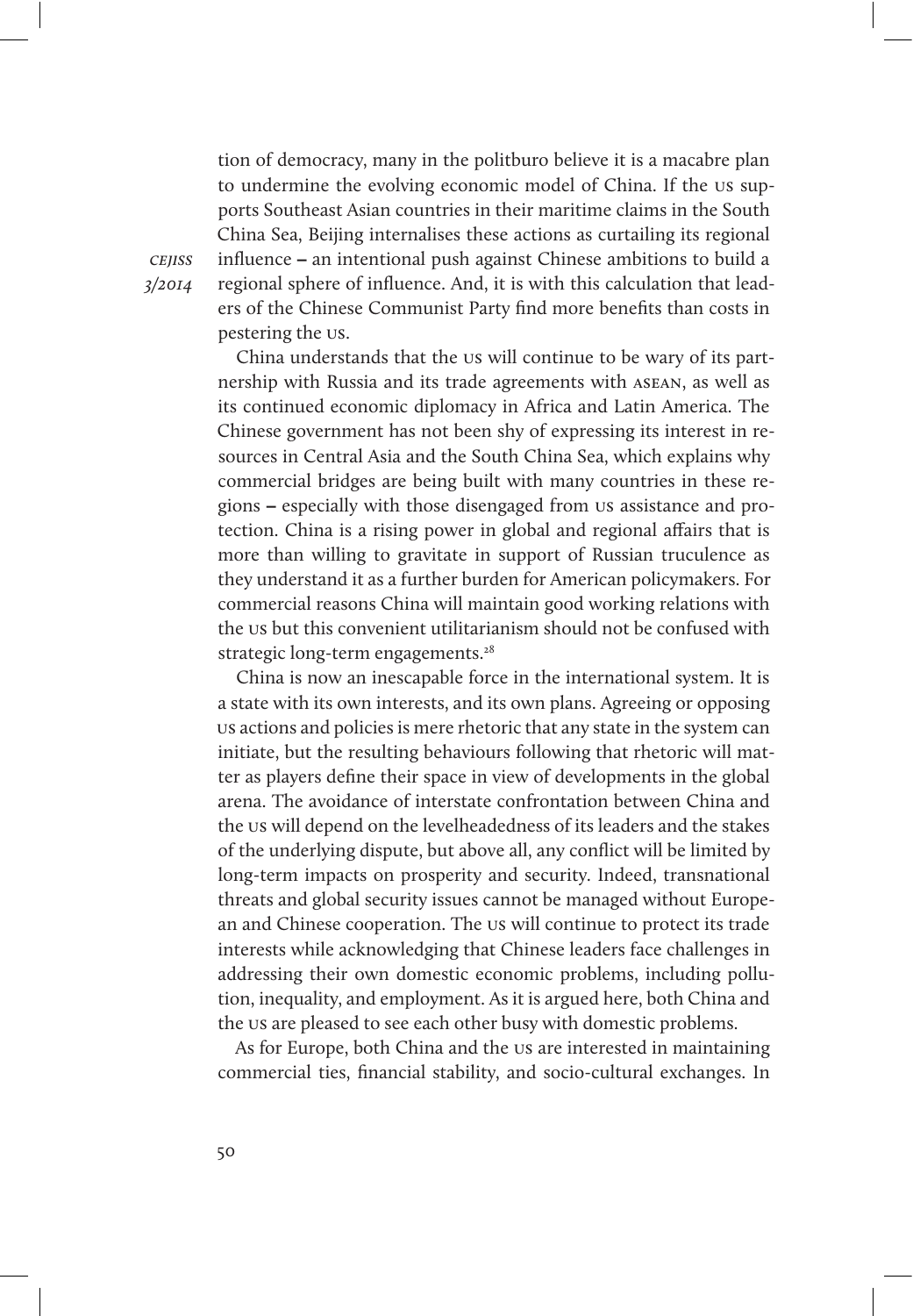Beijing, leaders are not discounting the possibility of having a world temporarily guided by three powers: a G3 transitioning into regional pockets of influence according to the dominant country that emerges as iterative power grabs play out. This arrangement, whether it occurs or not, calls for increased attention by China, Europe, and the us to economic and military power shifts.<sup>29</sup> This attention to actions and reactions as well as proposal and counterproposals will define the power balancing dynamics in a world in rapid flux.

China's Multidimensional **Juggle** 

#### Foreign Policy and the US

In a sober assessment of us foreign policy, CFR President Richard N. Haass wrote that the us must place greater emphasis on domestic investments and policy reforms given that the country is

> nearly going over fiscal cliffs, threatening not to pay our bills to creditors, cutting much needed investments in human and physical capital, stealing from our children by refusing to rein in spending on retirement and Medicare, and educating people from abroad who want to stay and contribute to this society – and then refusing them the opportunity to do just that.<sup>30</sup>

Additionally, Haass warned that schools, colleges and universities are not preparing younger generations with the abilities, skills, and tools to efficiently compete in a globalised world, and that, to make matters worse, the us has embarked on an unsustainable debt path that will likely retard the much needed economic recovery of the country. Indeed, by mid-2011, the us credit agency Standard & Poor's downgraded the us credit rating from top-tier aaa 'by one notch to aa-plus on concerns about the government's budget deficit and rising debt burden.'31 The above matters to China because – as of December 2013 – they hold the largest share of us debt, which is a little less than one quarter (~\$1.3 trillion) of the total \$5.6 trillion in foreign-held debt.

A stronger emphasis on national affairs, from economics to politics, matters to the world at large. Only if the us gets its act right and puts its affairs in order will it be able to set an example that other countries around the world will want to emulate. In effect, the us must first find ways to recover its economic stardom and creative strengths in order to judiciously accumulate the resources necessary to deal with the emergence of military and political competitors or to discourage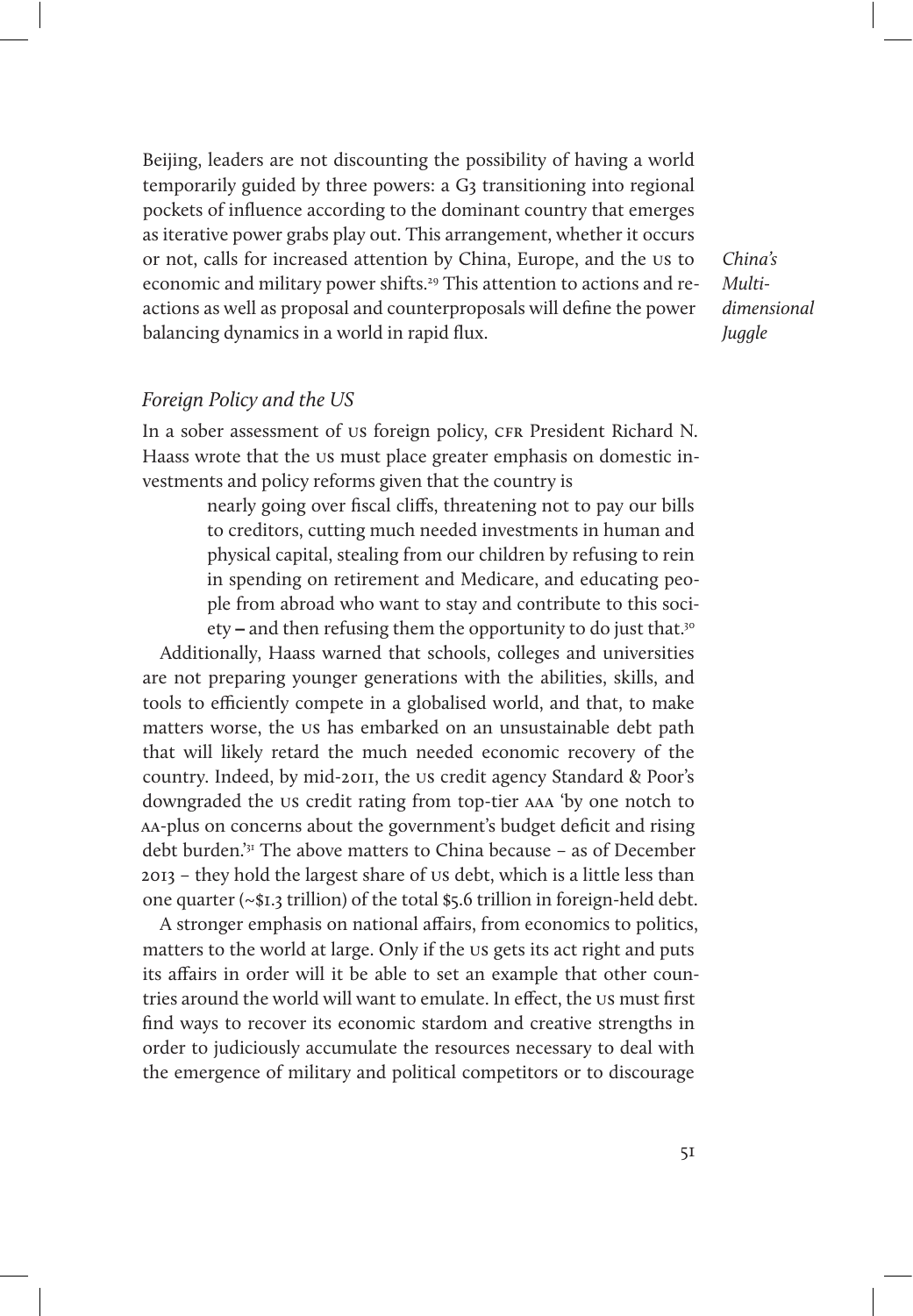anti-American coalitions wishing to diminish its clout around the globe. It is no secret within us foreign policy circles that the us has been underachieving nationally and overreaching internationally, akin to a risk-loving gambler spending away on a borrowed credit card. As the White House shifts its attention away from China (and Russia) to deal with internal matters it opens the door for competitors to exploit weaknesses and to leverage all advantages.32

**CEIISS** 3/2014

> China finds itself with luck on it's side as the us political system is all too often gridlocked, tightly roped into acrimoniously divergent views so far apart that conciliation seems nearly impossible. At the same time, the democratic system is a victim of its own machinations: an unprecedented polarisation at the hands of Democrats, Republicans, civil society, and special interest groups. These special interest groups represent associations, businesses and corporations, labour unions, and retirees, that when working together bring depth and breadth to public debates, along with handshakes, money, and pressures. Yet, within this complexity, that for the last 237 years has worked for better or worse, it is still not clear who speaks for "the people" as a social construct or who is looking out for the best interest of the nation. Given this situation in which politics and money are mutually complementary in decision making, China is not that different that the us: both countries using available powers to secure advantages and gains in a fiercely competitive world. However, there are limits to what China can do with economic superiority and military force, so national complexities beat regional realities that in turn trump international abstractions.

#### Transparency and Global Standards Warranted

According to a Pew Global Survey, Americans view China in a markedly less favourable light in 2013 than in 2011, and that Chinese attitudes toward the us have also soured, a sign that the two countries are drifting apart at the level of public opinion. The figures showed that 'since 2011, China's approval ratings in the us have dropped 14 points to 37%, the lowest rating for China in any region in the world. Negative attitudes toward the us among the Chinese rose to 53%, a 9-point increase.<sup>'33</sup> This may be due to bad press coverage. Sure enough, in 2013, Obama's White House and us corporate executives tried to convince Chinese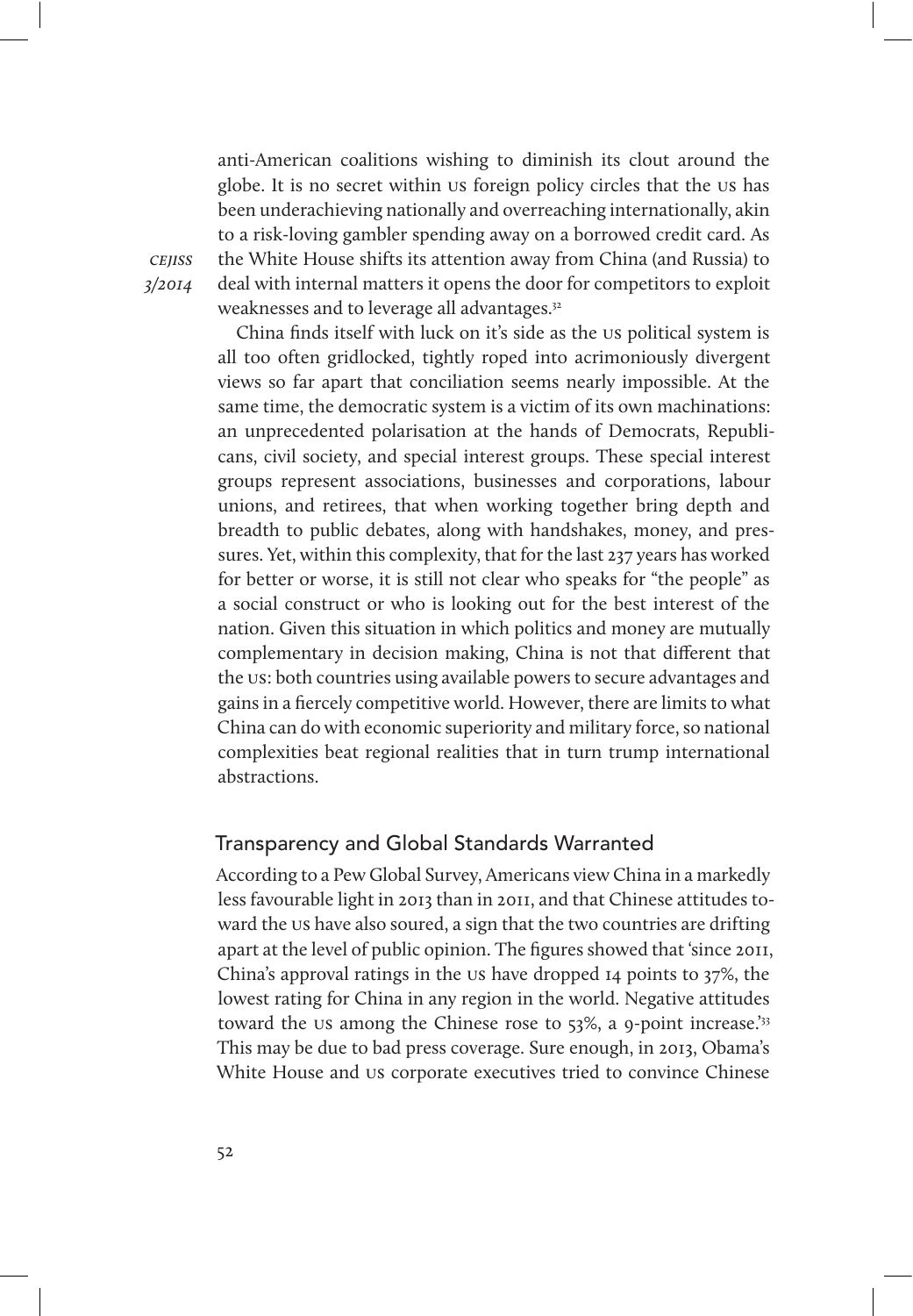President Xi Jinping and his government that evidence of outright theft by the People's Liberation Army is set to damage China's growth prospects and reduce incentives of foreign companies to invest in China. Internationally, the collective concern over the longer-term is that Chinese hacking may end up establishing a new set of standards for web-based commerce and traffic, with few or no penalties for the theft of creative inventions or intellectual property.

While generally lax and permissive, the Chinese government has been seen as acting tough against foreign companies they have determined to have engaged in unethical business practices. In mid-July 2013, authorities barred GlaxoSmithKline's finance director for China from leaving the country while they carried out an investigation into bribery, corruption, and fraud. This travel restriction came as the Chinese government ramped up an anti-corruption campaign against GlaxoSmithKline34 (gsk) and other foreign pharmaceutical companies. The case is grounded on accusations that gsk used 'local travel agencies to bribe doctors, hospitals, medical associations and government officials in an effort to bolster drug sales and get regulatory approvals.' Chinese authorities are not known for bold moves against high-ranking business executives working in China, but commentators expressed surprise because 'the government has been extraordinarily public about the case, offering details and strong denunciations of what occurred and going as far as saying the fraud allowed the drug maker to raise prices in China, defrauding consumers.' In reaction to these accusations, government officials harshly criticised the company and its executives. For instance, the head of the economic crimes unit at the Ministry of Public Security suggested that gsk China operated in the country like a traditional criminal organisation.<sup>35</sup>

#### The Environment: Turning a Blind Eye

The Chinese government has, for long, been dismissive of claims that its environmental position is delicate and indifferent to findings that a large number of cities in China suffer from significant pollution levels in air, land, and water. The evidence is abundant. In March 2013 thousands of dead pigs were founds in creeks and rivers supplying Shanghai's water, a shocking discovery that has drawn attention to the country's recurrent toxic pollution. Some reports suggest that pollu-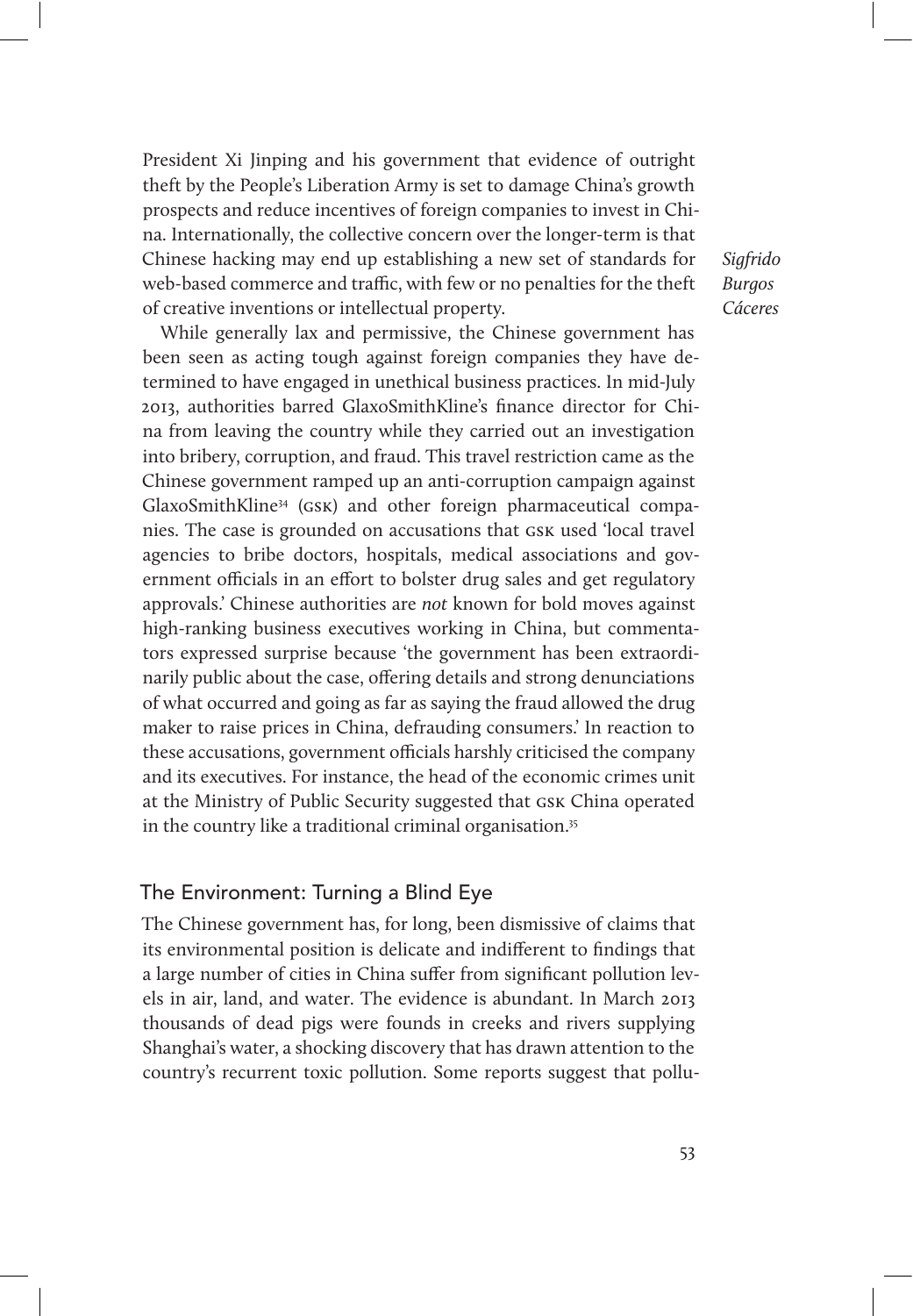tion alone contributes to over 700 thousand deaths each year, with the consequent economic costs by health care, lost productivity, and workers' family compensation, if any. Other examples include decades of toxic contamination of Tai Lake - a basin that holds China's 3rd largest body of freshwater, providing water for 30 million people – by Beijing's industries, which was labelled as a major natural disaster; the soil and water in Tianying, a manufacturing centre in north-eastern China, has been contaminated by lead runoff; wheat grown around Tianying has been found to carry 24 times the permissible level of lead; in Linfen, the country's coal-burning centre, once fertile farmlands are now populated with huge mines that spew thick columns of choking smoke, which has been linked to lung cancer and upper respiratory diseases; and in Urumqi, a cultural centre and transport hub for 3 million people in northwestern China, tests consistently report concentrations of airborne sulphur dioxide that are ten times the level that the us deems safe.36

#### Final Reflections

The flourishing of democracy in China can be thought of as the inevitable and expected outcome of political evolution – an iterative harmonisation with international norms that support social progress, collective security, and shared prosperity. But adopting democracy may prove to be a difcult and lengthy process given that traditionalists and old-school officials of the Chinese Communist Party know that the configuration of ideas and balance of power in any region can invariably affect the breadth and depth of influence in countries within that region. This can partly explain why leaders and policymakers in China (and Russia) are bent on bulwarking their countries from accountability, democratisation, modernisation, free speech, and popular scrutiny. To them too much is at stake. In their calculation, they stand to lose everything and gain nothing. The key questions are: Is China democratising anytime soon? What would it mean for the West?

A reasonable argument can be made that a democratic and supportive China could more easily earn the trust of Europe and the us, thus facilitating the sharing of influence, power, and responsibility with a rising power.<sup>37</sup> But China seems convinced that economic performance and military might will force traditional powers to open up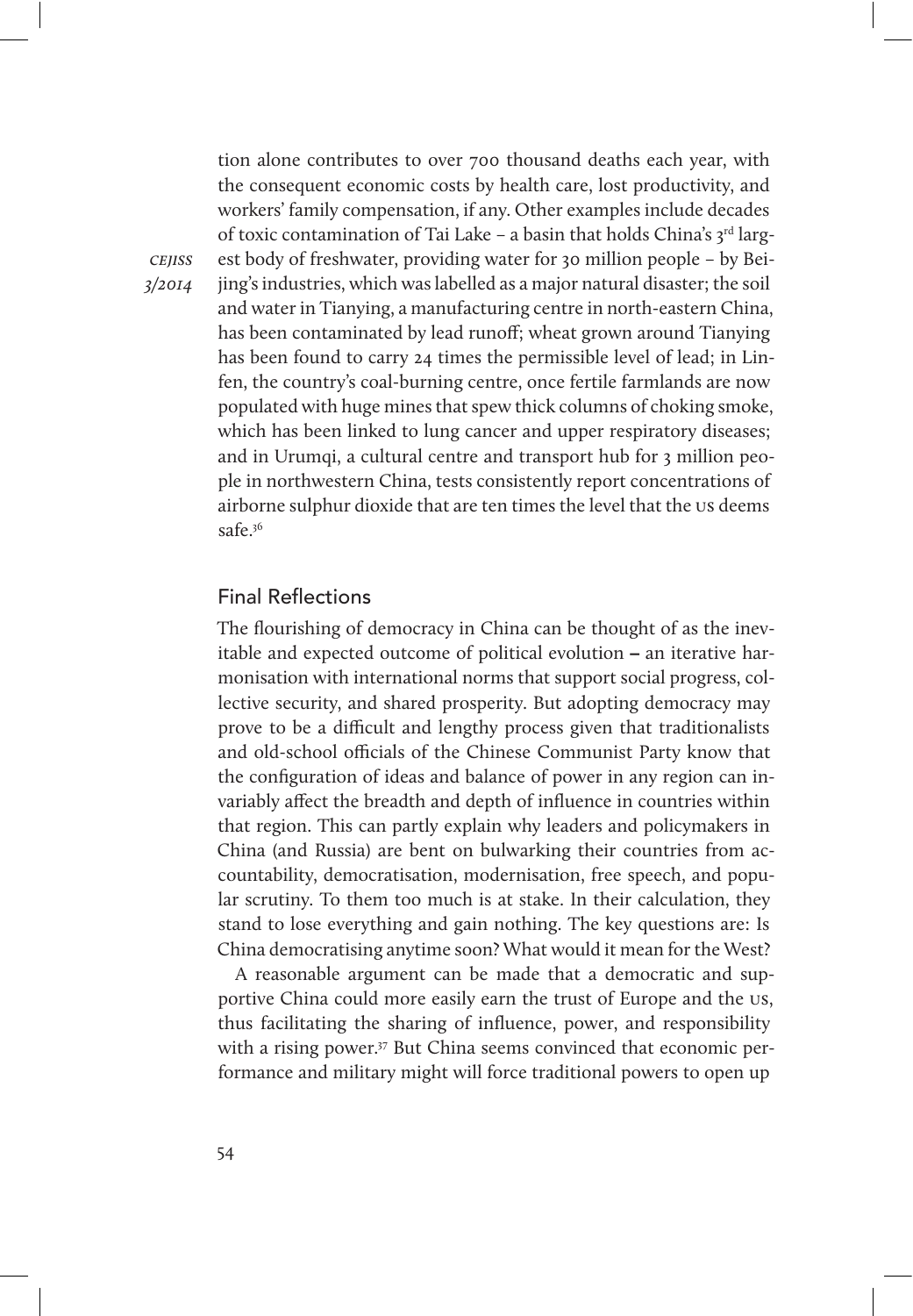the international space to newcomers, whether they want it or not. A cursory reading of history points out that democracy and its messy machinery of checks and balances takes time to work supportively for any given nation, yet there is evidence that forces and groups within China are demanding more and more freedoms as the Chinese government – with the passing of time – continues to align with a liberal economic order to create jobs, increase incomes, and sustain growth that has been used to cement its legitimacy. The West will continue to exercise strategic patience with China, waiting for it to stumble so that domestic or regional sparks catalyse the much waited "wave of democratisation" in Asia.

From a strategic standpoint, China, as well as Russia and other authoritarian states, prefer to prevent displays of us power in the international system because it erodes any perceptional gains they have scored in the court of global public opinion. Autocrats and dictators around the world are pleased to see a weaker us and stronger competitors; to many of them this is evidence that world politics are becoming more inclusive and that the playing field is levelling. Yes, China rarely does anything that is fundamentally unsupportive of its vital strategic interests; however, the Chinese government understands that participating peacefully in an international liberal economic order is the safest path to increase its wealth, power, and security. This rationale undergirds its support of capitalism, free trade, and open markets, while remaining autocratic.<sup>38</sup> China's leadership is disinterested in upholding a world order they did not create and that was not designed with their inputs and interests in mind. Reluctant, too, is the Chinese government to take on burdensome and expensive global issues and responsibilities given that these are mostly inherited problems caused or exacerbated by traditional powers. Therefore, the balancing act of amassing economic and military power while remaining aloof and quiet will continue on display.

In the near future, it may also be relevant to consider that while China is vying for a unipolar regional scheme within a desired multipolar world featuring a weakened us, they may not attain the experience, knowledge, wealth, and military power to nourish and sustain such an idealised hierarchical structure.39 Furthermore, in crafting a pathway into the future, China is not likely to be satisfied with a world order that favours Western values: political parties, voting, dissent, legal

China's Multidimensional *Juggle*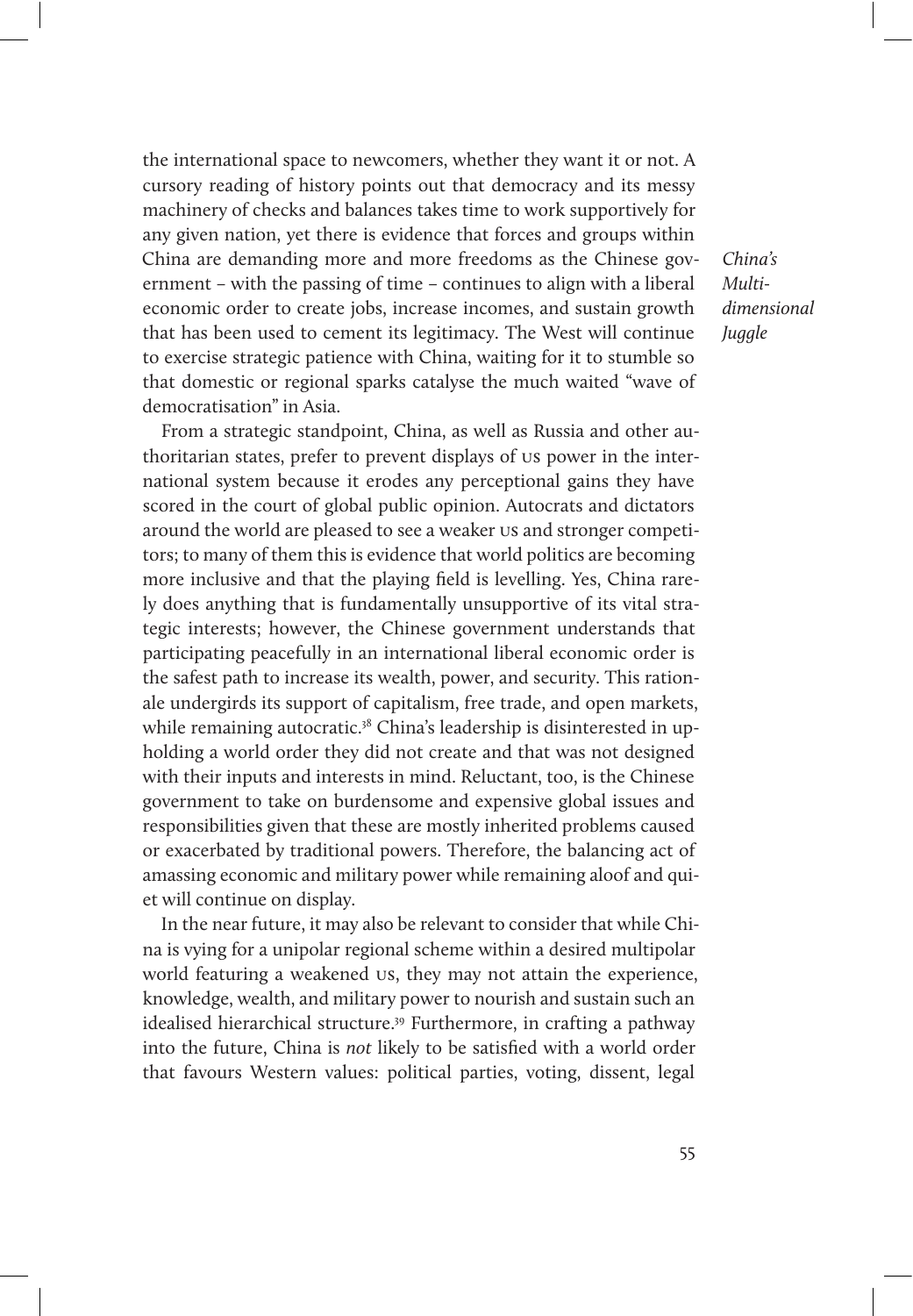rights, free speech, investigative journalism, and religious plurality, to name a few. Countries change as they acquire and accumulate power. They review, reformulate, and amend their ambitions, behaviours, interests, policies, and rationales. With this in mind, who is to say with any degree of certainty that China will stay peaceful, non-intrusive, and non-interventionist? If China ends up significantly influencing the global order, the international system can expect institutions, systems, norms, and values that conspicuously display Chinese features and ideals.

China's autocratic capitalism is effective in making decisions and launching actions on economic and financial matters in the short run, but it remains to be seen if this type of governance is, in the long run, accommodating and elastic enough to allow for adaptation to a rapidly evolving international environment where power, security, trust, and wealth are so tightly interconnected. As global power is shared, the world will witness incomprehensible alliances and partnerships. Here is an example: In an attempt to shore up allies in the region, in 2012 China suggested to Australia's 'foreign minister Bob Carr that Australia might have to choose between China and the United States.' While this offhanded suggestion created friction as it invited disloyalty to a long-time ally, it also presented an upcoming conceptual conundrum to Australian leaders given that the country is 'close to China economically but close to the United States strategically' and ideologically. Chinese political strategists know this very well, to the point of acknowledging the fact that throughout Asia Pacific this same 'dualism is so widespread' to become a nuisance.40

With the us busy with Afghanistan, Iran, Russia, Ukraine, Iraq and Syria, as well as deeply trenched with its combative Congress, Chinese leaders might come to understand that, for policymakers in Washington, containment of China is not a perfect policy but an option with costs and risks that are much more easily mitigated and understood than those of outright war with a rising power. In addition to the above, Chinese leaders need to understand the evolving strategic landscape so they can embrace a national and international renewal aimed at revitalising China's global role.

 $\tilde{c}$ 

cejiss 3/2014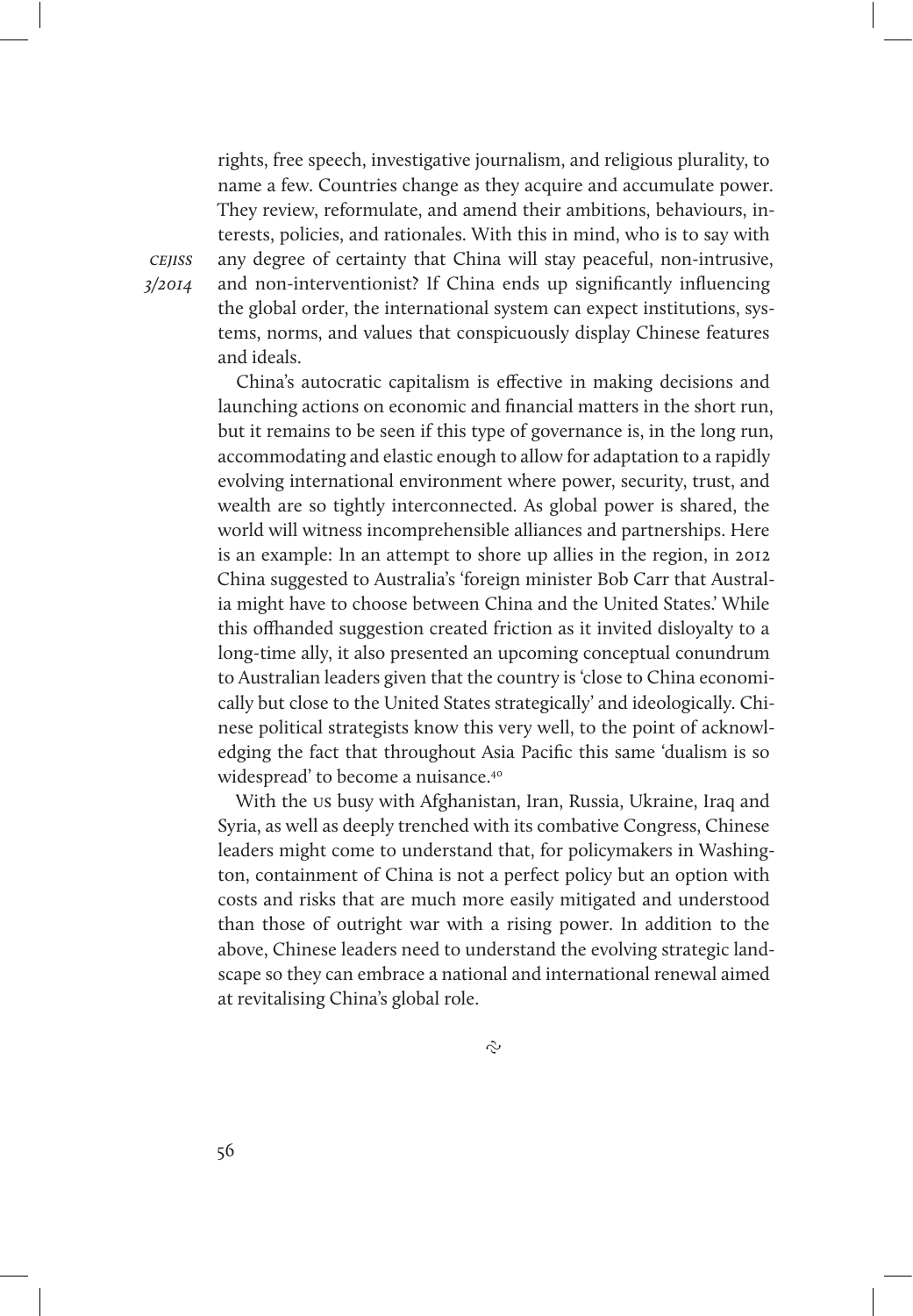sigfrido burgos cáceres is an international consultant and author of The Hungry Dragon: How China's Resource Quest is Reshaping the World and China's Strategic Interests in the South China Sea: Power and Resources. He may be reached at: sbc\_london@yahoo.com

#### **Notes**

- 1 Jeff Begner (2013), 'No Escape: The Middle East Fails to Cooperate with Obama's Pivot,' The Weekly Standard, 19:3, p. 24.
- 2 Zbigniew Brzezinski (2012), Strategic Vision: America and the Crisis of Global Power, New York: Basic Books.
- 3 A. L. Friedberg (2011), A Contest for Supremacy: China, America and the Struggle for Mastery in Asia, New York.
- 4 Ian Bremmer (2010), The End of the Free Market: Who Wins the War Between States and Corporations? New York: Portfolio/Penguin.
- 5 Arvind Subramanian (2011), Eclipse: Living in the Shadow of China's Economic Dominance, Washington, pc: Institute of International Economics, p. 153.
- 6 The World Bank website, Data, GDP growth annual: <http://data.worldbank.org/indicator/NY.GDP.MKTP.KD.ZG> (accessed 14 July 2014).
- 7 Kagan observed that: 'human beings yearn not only for freedom, autonomy, individuality, and recognition. Especially in times of difficulty, they also yearn for security, order, and a sense of belonging to something larger than themselves, something that submerges autonomy and individuality which autocracies often provide better than democracies.' Robert Kagan (2012), The World America Made, New York: Knopf, p. 23.
- 8 Larry Diamond (2009), The Spirit of Democracy: The Struggle to Build Free Societies Throughout the World, New York: Henry Holt & Company, p. 113.
- 9 Commentators note that 'for the past decade both autocracies [China and Russia] have done their best to block or at least slow down efforts by the United States and Europe to put pressure on dictatorships in Sudan, Zimbabwe, Libya, Syria, Iran, Venezuela, Burma, and North Korea.' See Kagan (2012), p. 72.
- 10 See Roger Altman (2013), 'Why the Economy Could…Pop,' time, 12 August 2013, pp. 24-28.
- 11 R. Foroohar (2013), 'The End of Easy Money,' time, 15 April 2013, p. 16.
- 12 By tallying each country's share of global conventional-arms imports, the Stockholm International Peace Research Institute (SIPRI) used data from 2008 to 2012 to find the world's biggest weapon importers and found that the top 5 buyers are located in Asia: India (12%); China (6%); Pakistan (5%); South Korea (5%); Singapore (4%).
- 13 For details, see Yan Xuetong (2011), 'How China Can Defeat America,' The New York Times, 20 November 2011.
- 14 See Yong Deng and Fei-Ling Wang (eds) (2004), China Rising: Power and Motivation in Chinese Foreign Policy, Lanham, Md: Rowman & Littlefield.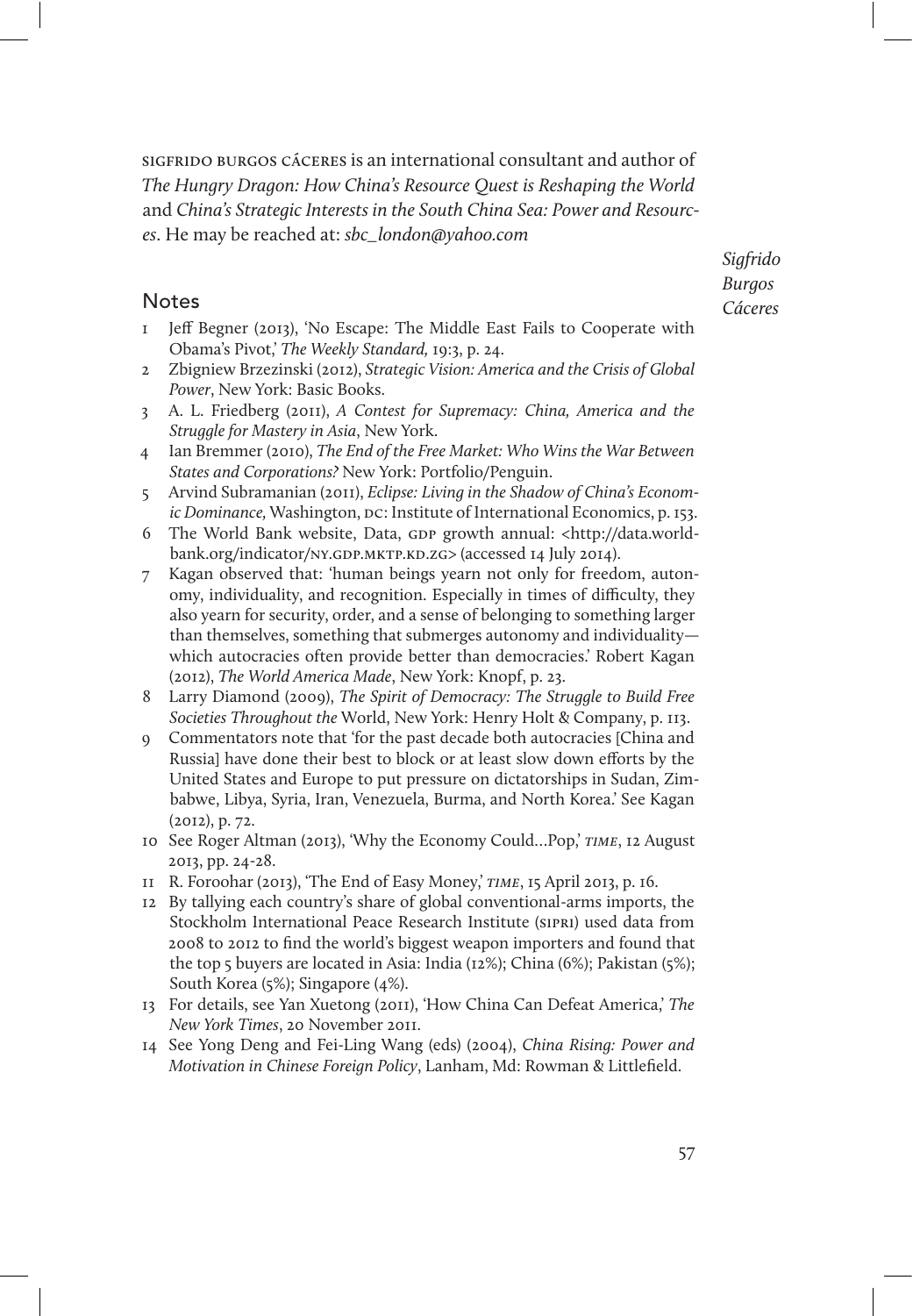- 15 Sigfrido Burgos (2013), China's Strategic Interests in the South China Sea: Power and Resources, London: Routledge.
- 16 Steven Radalet (2010), Emerging Africa: How 17 Countries Are Leading the Way, Washington, D.C: Center for Global Development. For related issues see Sigfrido Burgos Cáceres (2011), 'Towards Concert in Africa: Seeking Progress and Power through Cohesion and Unity,' African Studies Quarterly, 12:4, pp. 47-61.
- 17 The Chinese bond market does not work as bond markets in Europe and the United States. In China, the bond market has a bond-ratings system where nearly every company gets top scores and bonds are rarely downgraded. Also, it is overseen by a patchwork of regulators with overlapping and redundant roles. The market is largely closed to foreign investors and offers few protections for those bond buyers that are willing to risk their clients' money.
	- 18 By allowing interbank loan rates to rise, the Central Bank of China limited the market for loans between local banks, leaving some of them – those with small capital reserves – scrambling for cash. Banks responded by selling short-term bond holdings, which tend to be more liquid and therefore easier to trade in the financial market.
	- 19 According to data from the Financial China Information and Technology Company, for 2012 bond ownership in China was: 64.5% by banks, 9.5% by funds, 6.5% by government, 8.5% by insurance companies, and 11% by other entities.
	- 20 Shen Hong (2013), 'Banks Keep Tight Grip on China's Bond Market,' The Wall Street Journal, 16 August 2013, p. C2.
	- 21 For a broader discussion, see 'Chinese Banks: Open for Business,' The Economist, 19 October 2013.
	- 22 Julie Creswell (2013), 'Chinese Investors Pursue us Property Deals,' The New York Times, 25 June 2013.
	- 23 For example, the us has considered giving companies the right to retaliate against Chinese cyber-attackers with counterstrikes of their own. Also, regional belligerence in Asia can be punished via economic-financial sanctions.
	- 24 China is the biggest trading partner of four of Central Asia's five countries. Most gains are on gas and oil imports, which drove Kazakhstan and Turkmenistan, both with large energy reserves, into China's arms.
	- 25 Editorial, 'China in Central Asia: Rising China, Sinking Russia,' The Economist, 14 September 2013, p. 51.
	- 26 Michael Schuman (2013), 'Inside the Chinese Company America Can't Trust,' TIME, 15 April 2013, pp. 36-38. Additionally, Cheng Li, a senior fellow at the Brookings Institution in Washington, D.C., said that Chinese telecommunications and military interests are tightly concatenated given that telecom, as a whole, is considered part of a national defense industry in China. Given the extent of influence by the state, this is not at all surprising.
	- 27 See Zachary K. Goldman (2013), 'Washington's Secret Weapon against Chinese Hackers,' Foreign Affairs, 8 April 2013 and David E. Sanger and Nicole

**CEIISS** 

3/2014